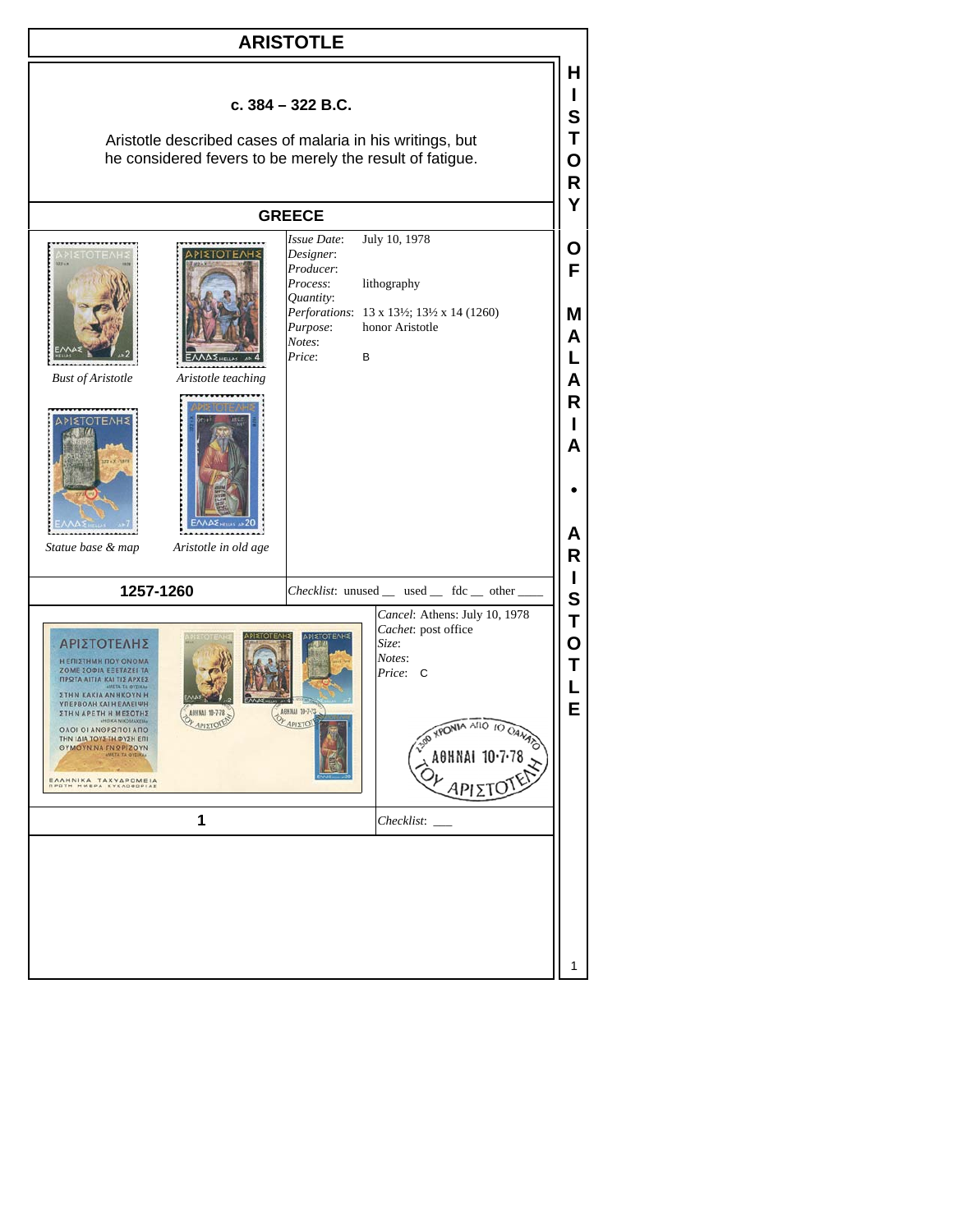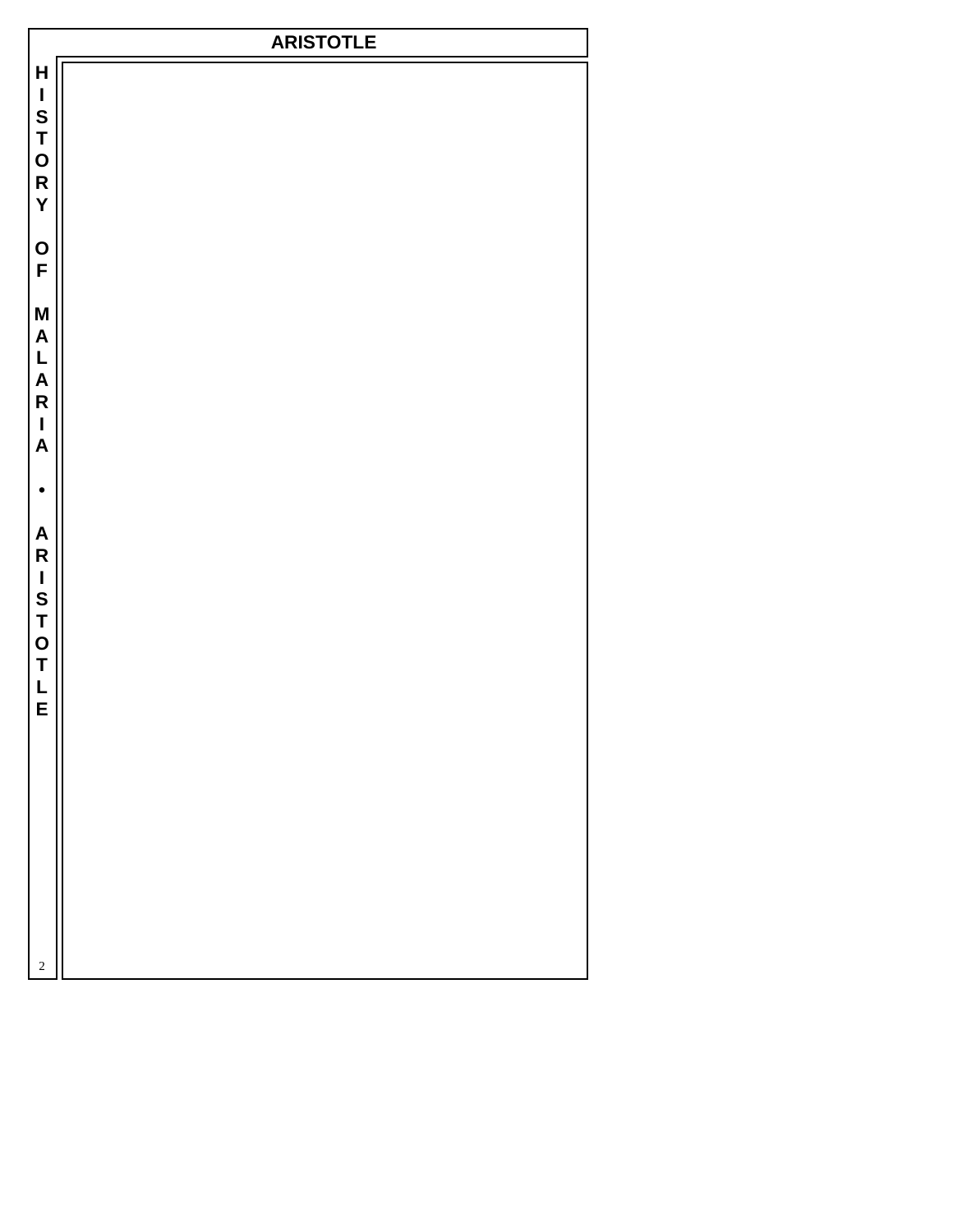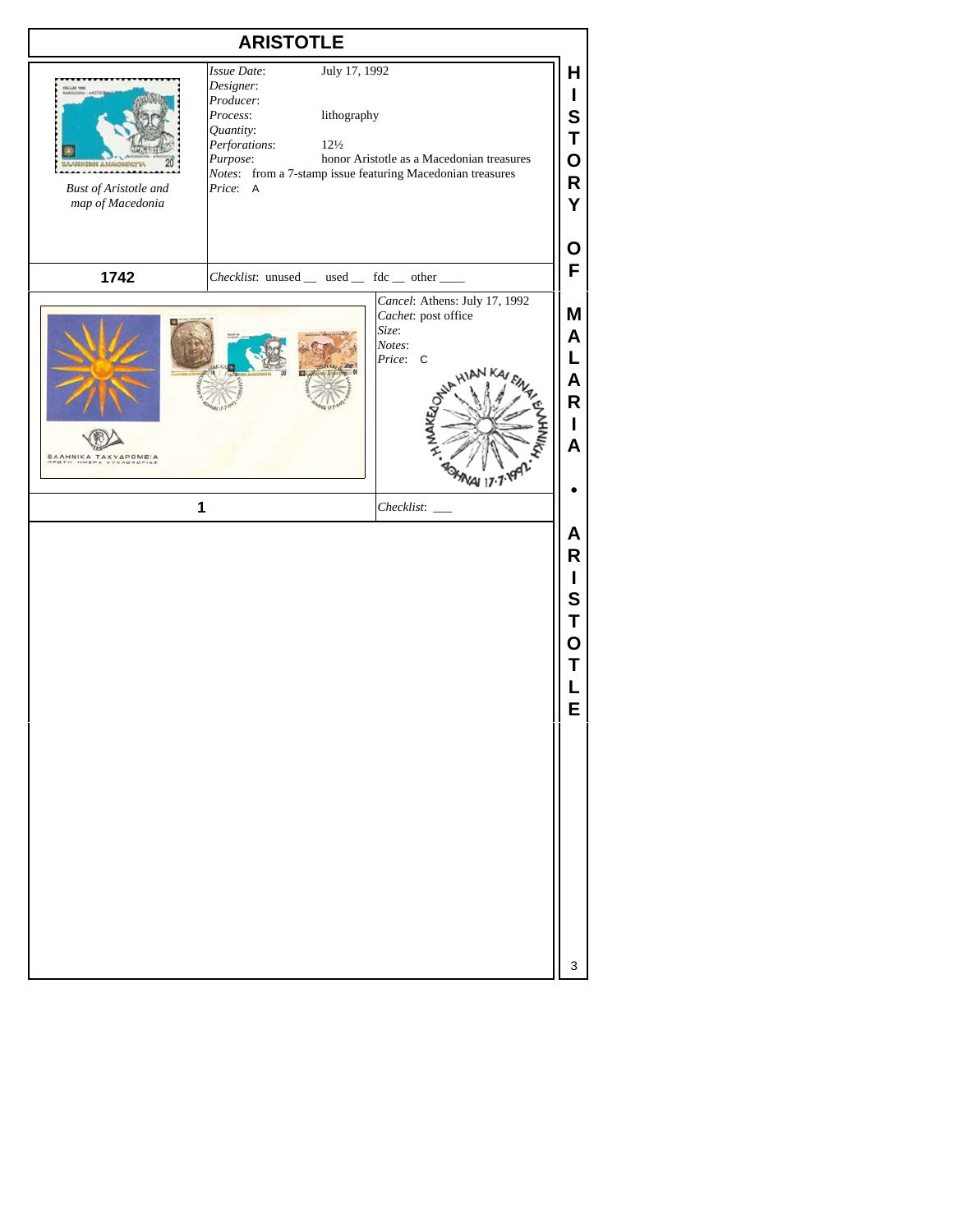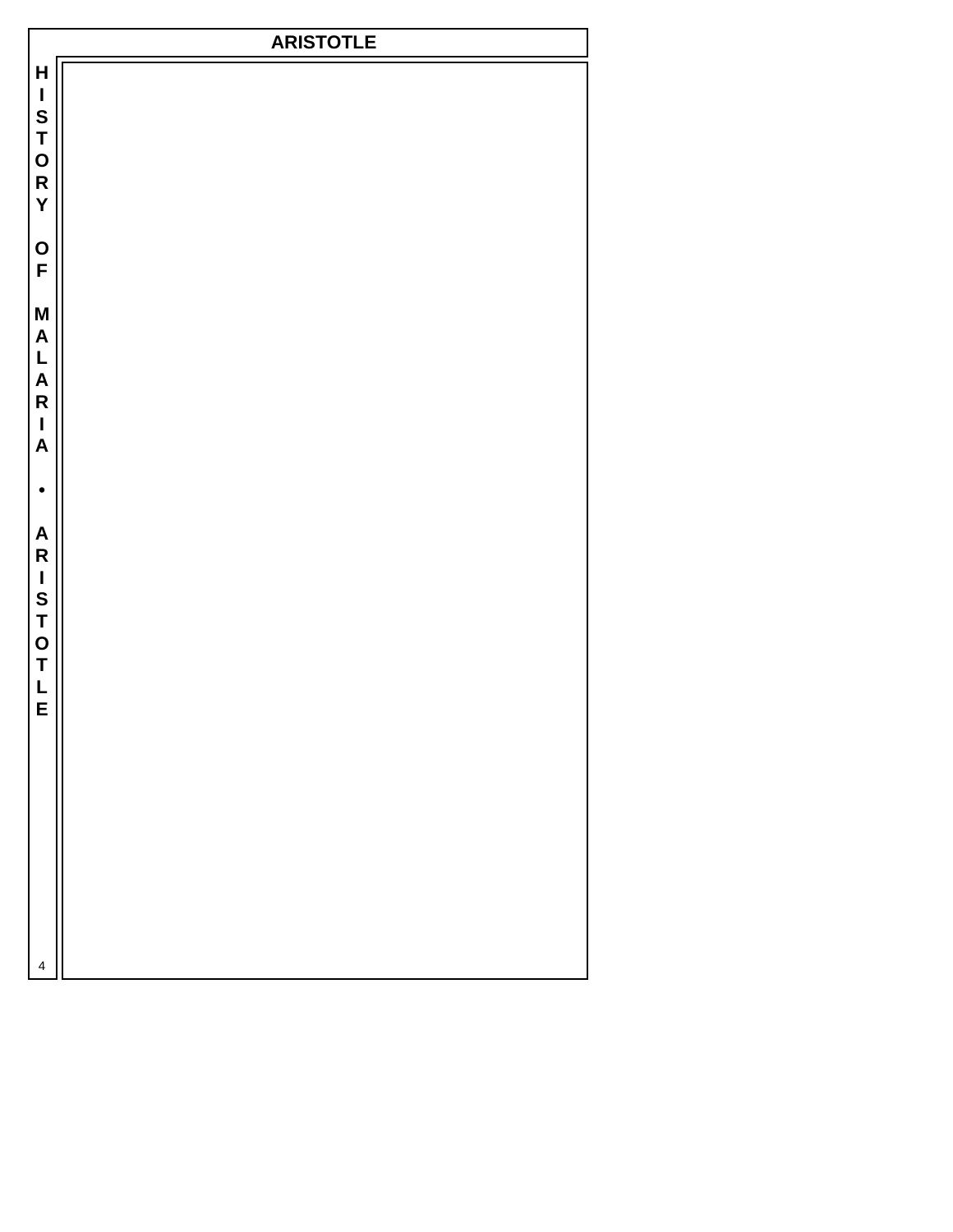| <b>ARISTOTLE</b>              |                                                                                                                                                                              |                                                                         |
|-------------------------------|------------------------------------------------------------------------------------------------------------------------------------------------------------------------------|-------------------------------------------------------------------------|
| EAAA<br>$A \emph{risto} t le$ | <b>Issue Date:</b><br>1956<br>Designer:<br>Producer:<br>Process:<br>lithography<br>Quantity:<br>Perforations: 131/2<br>Purpose:<br>postal tax<br>Notes:<br>$\sf A$<br>Price: | Н<br>L<br>S<br>Τ<br>O<br>R<br>Y                                         |
| <b>RA91</b>                   | Checklist: unused _ used _ fdc _ other __                                                                                                                                    | O<br>F                                                                  |
|                               |                                                                                                                                                                              | Μ<br>A<br>L<br>Α<br>R<br>L<br>A<br>Α<br>R<br>L<br>S<br>T<br>О<br>Т<br>E |
|                               |                                                                                                                                                                              | 5                                                                       |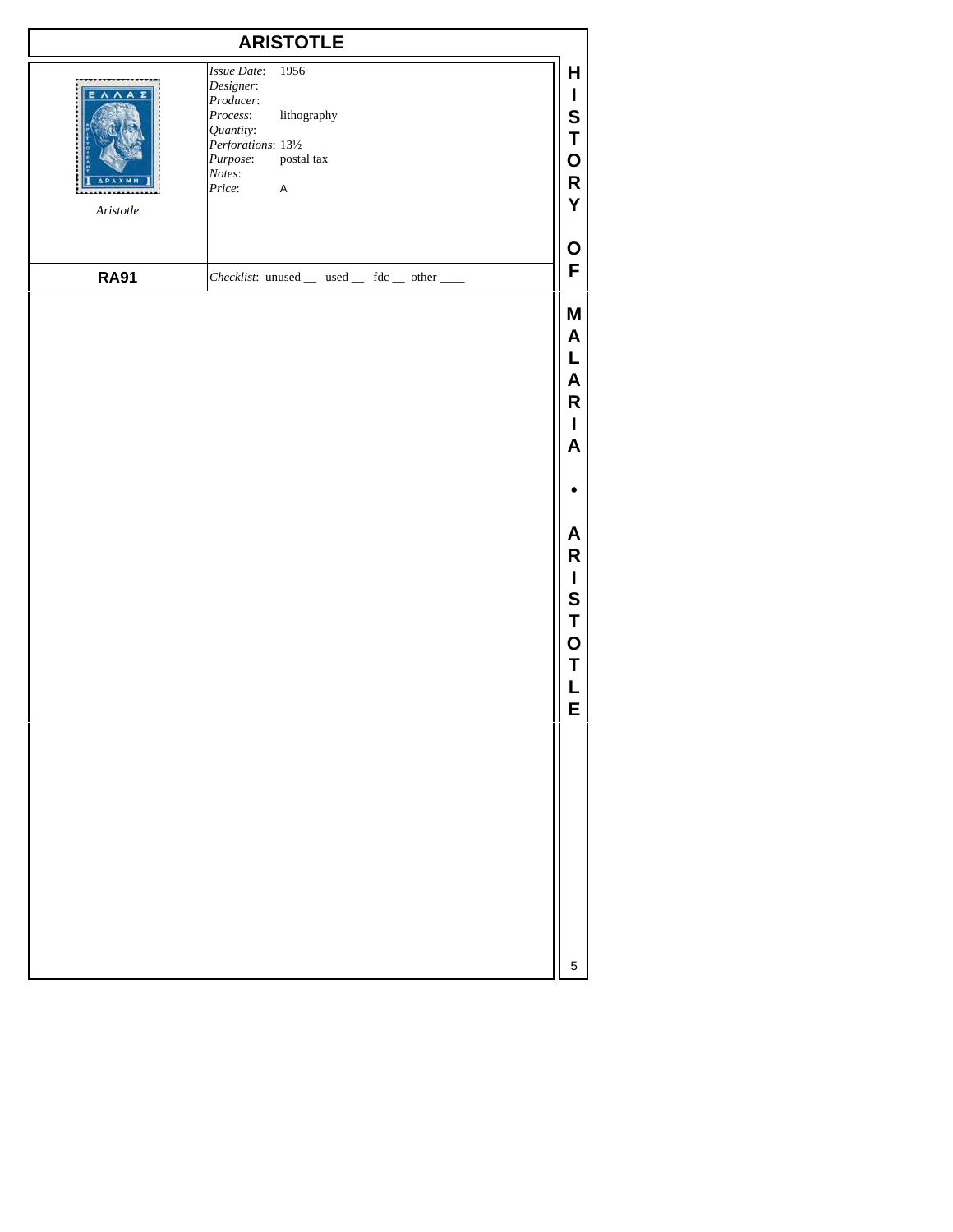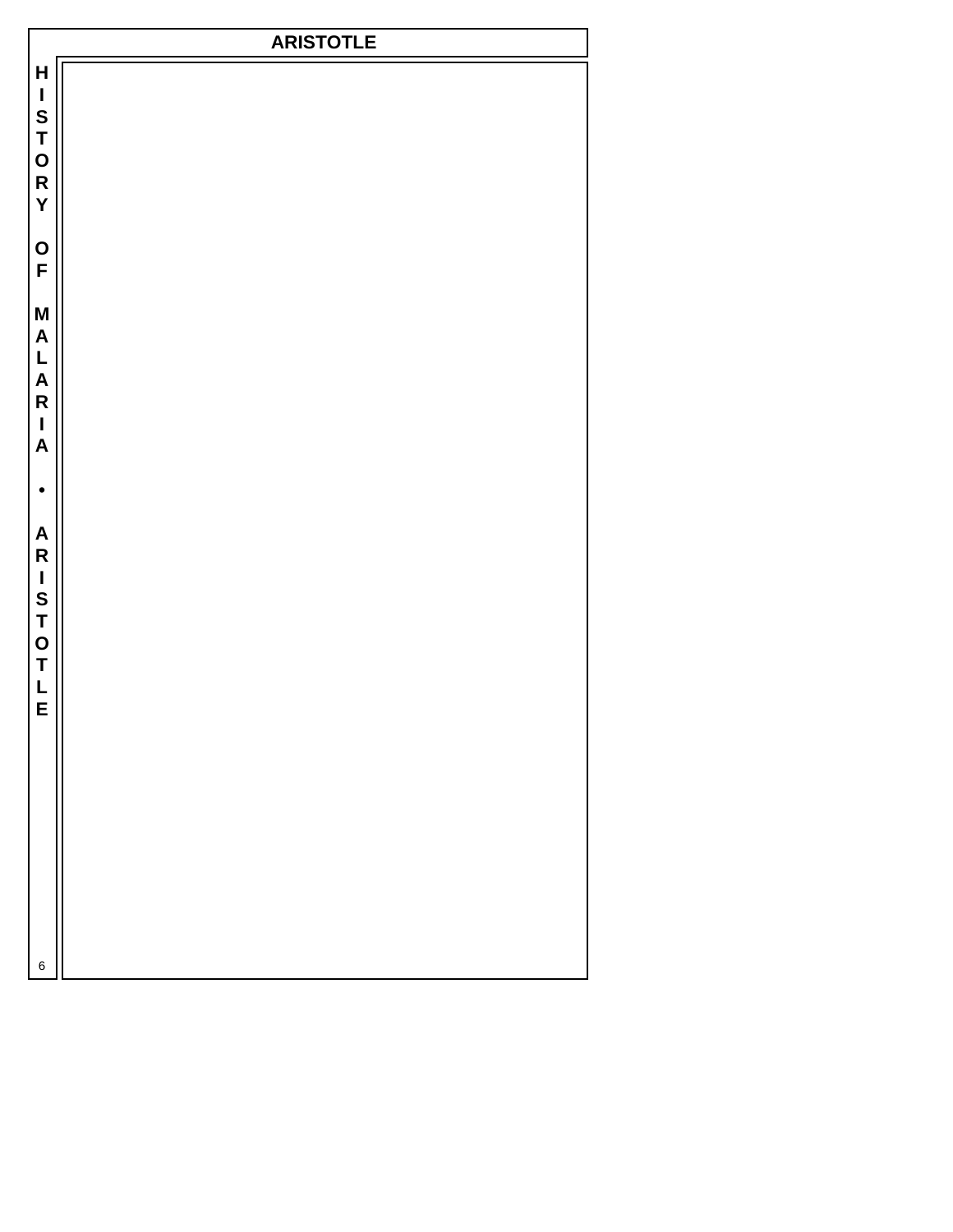| <b>ARISTOTLE</b>                     |                                                                                                                       |                                                                                              |                                         |
|--------------------------------------|-----------------------------------------------------------------------------------------------------------------------|----------------------------------------------------------------------------------------------|-----------------------------------------|
|                                      | <b>BELGIUM</b>                                                                                                        |                                                                                              | Н                                       |
| bust of Aristotle at tops of columns | Issue Date:<br>Designer:<br>Producer:<br>Process:<br>Quantity:<br>Perforations: 111/2<br>Purpose:<br>Notes:<br>Price: | June 10, 1932<br>engraved<br>raise money for a monument to Cardinal<br>Mercer<br>$\mathsf A$ | I<br>S<br>Τ<br>0<br>${\sf R}$<br>Υ<br>O |
| B119, B121                           |                                                                                                                       | Checklist: unused _ used _ fdc _ other _                                                     | F                                       |
|                                      |                                                                                                                       |                                                                                              | M<br>Α<br>A<br>R<br>A                   |
|                                      |                                                                                                                       |                                                                                              |                                         |
|                                      |                                                                                                                       |                                                                                              | Α<br>R<br>I<br>S<br>T<br>О<br>Τ<br>E    |
|                                      |                                                                                                                       |                                                                                              | 7                                       |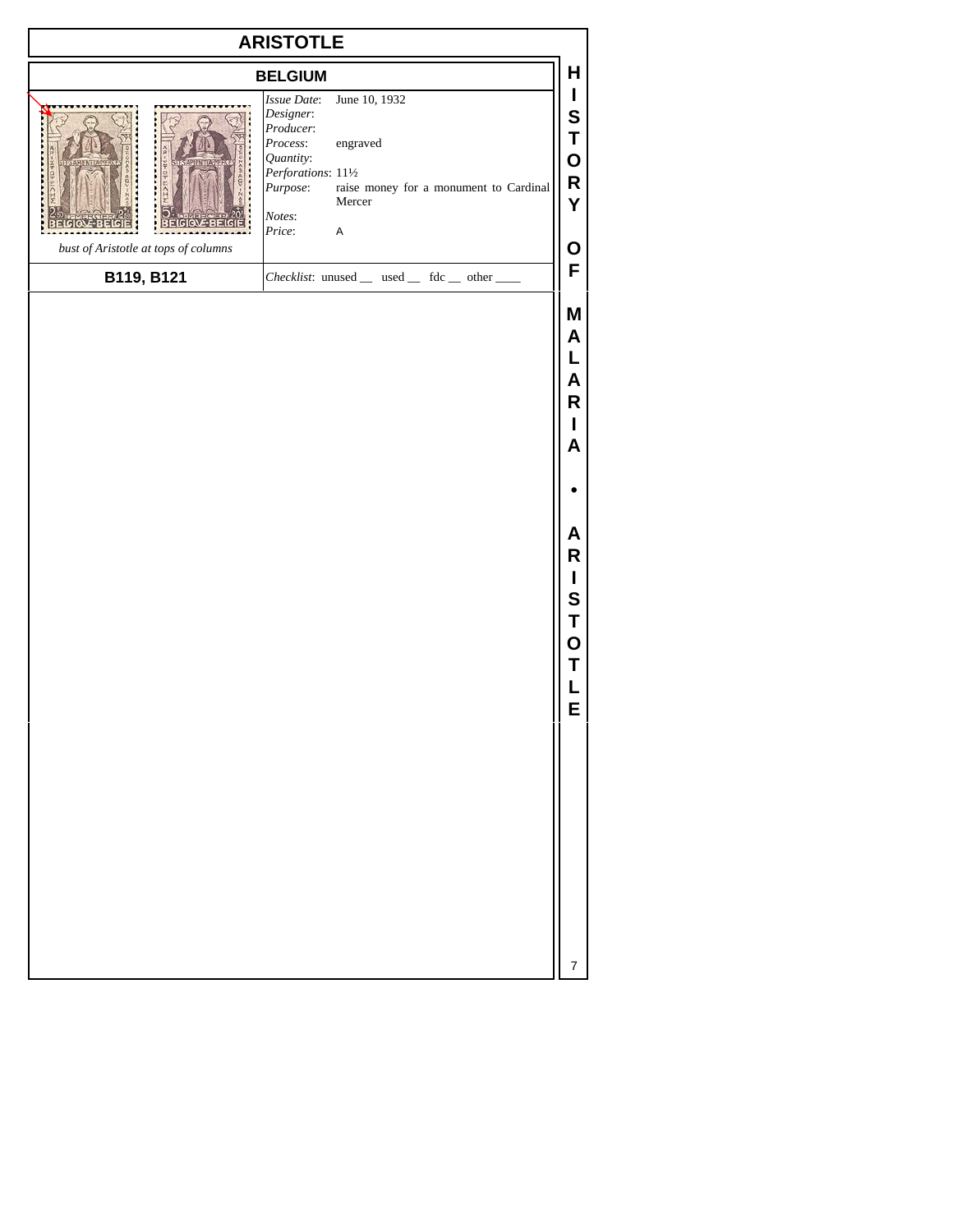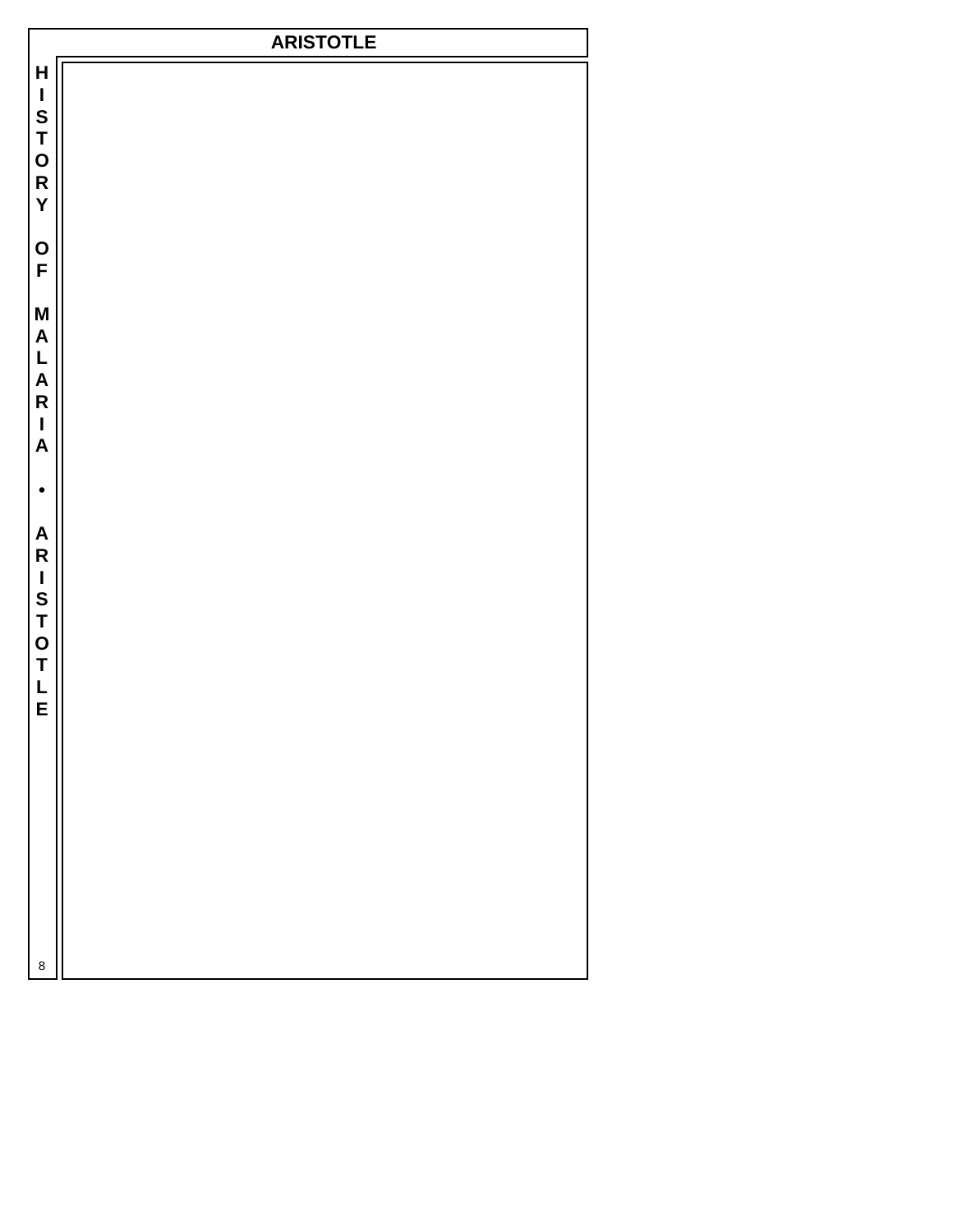| <b>ARISTOTLE</b>                                        |                                                                                                                                                                             |                                       |
|---------------------------------------------------------|-----------------------------------------------------------------------------------------------------------------------------------------------------------------------------|---------------------------------------|
|                                                         | <b>CHAD</b>                                                                                                                                                                 | н                                     |
| <b>ISTOTL</b><br>Aristotle and planets                  | Issue Date:<br>2009<br>Designer:<br>Producer:<br>Process:<br>Quantity:<br>Perforations:<br>Purpose:<br>EUROPA 2009<br>Notes:<br>planets show earth at center<br>Price:<br>В | $\mathbf{I}$<br>S<br>Τ<br>Ο<br>R<br>Y |
| (2009)                                                  | Checklist: unused _ used _ fdc _ other ___                                                                                                                                  | О                                     |
| REPUBLIQUE DU TCHAD                                     | Notes: as above: sheetlet of 1<br>Price: C                                                                                                                                  | F<br>Μ<br>A<br>L<br>A<br>R<br>L<br>A  |
| (2009)a                                                 | Checklist:                                                                                                                                                                  |                                       |
| <b>REPUB</b><br><b>QUE DU TCHAD</b><br>7501<br>Galilelo | Notes: as above: souvenir sheet with four<br>different designs; exists imperforate<br>Price: D (E for imperforate)<br><b>NIDE</b>                                           | A<br>R<br>L<br>S<br>Т<br>O<br>Τ<br>Ē  |
| (2009)b                                                 | Checklist:                                                                                                                                                                  |                                       |
| <b>REPUBLIQUE DU TCHAD</b>                              | Notes: as above: progressive die proofs in<br>black, blue, red, and yellow<br>Price: E (set of 4)<br>אראיו ו                                                                |                                       |
| (2009)b CP                                              | Checklist:                                                                                                                                                                  | 9                                     |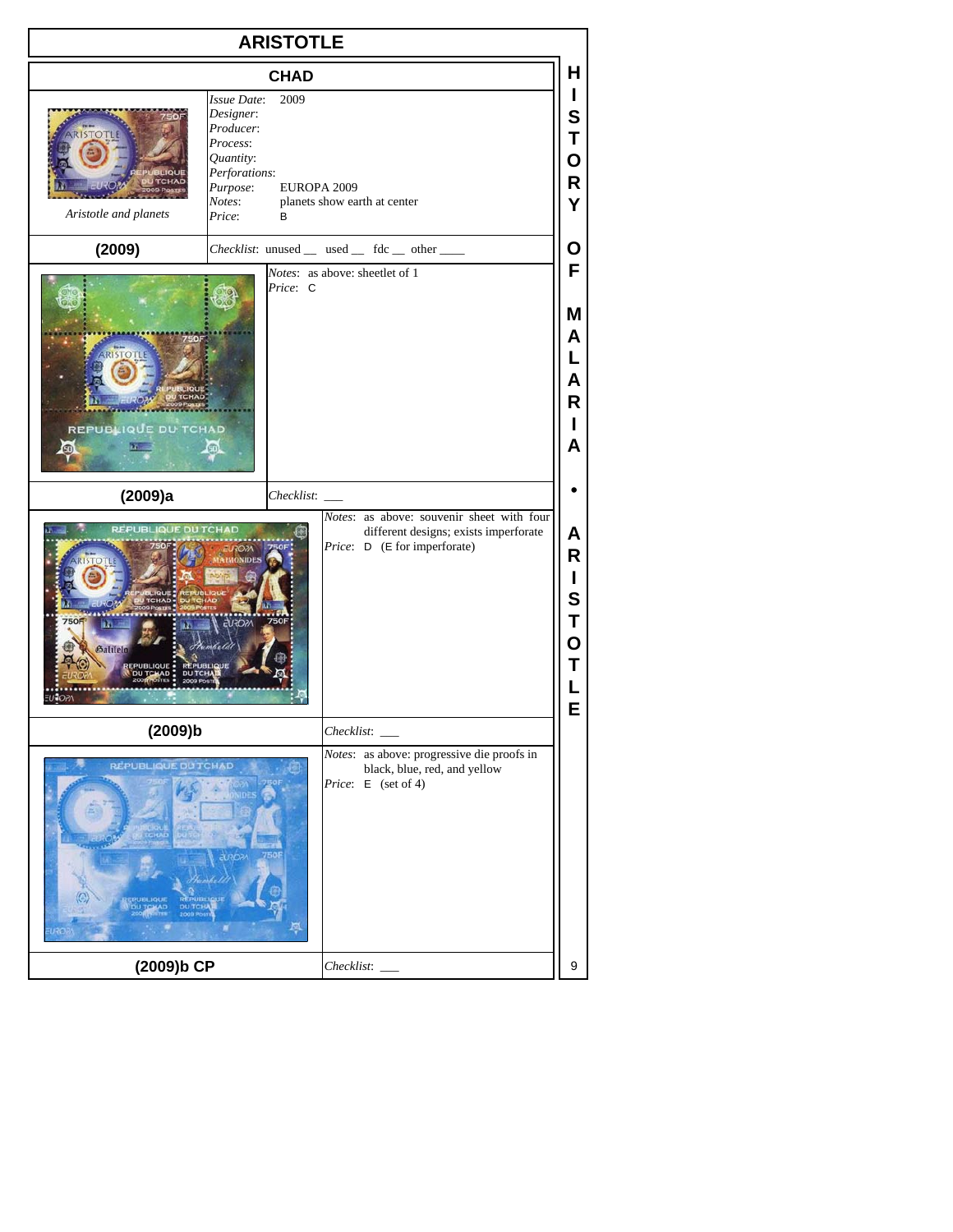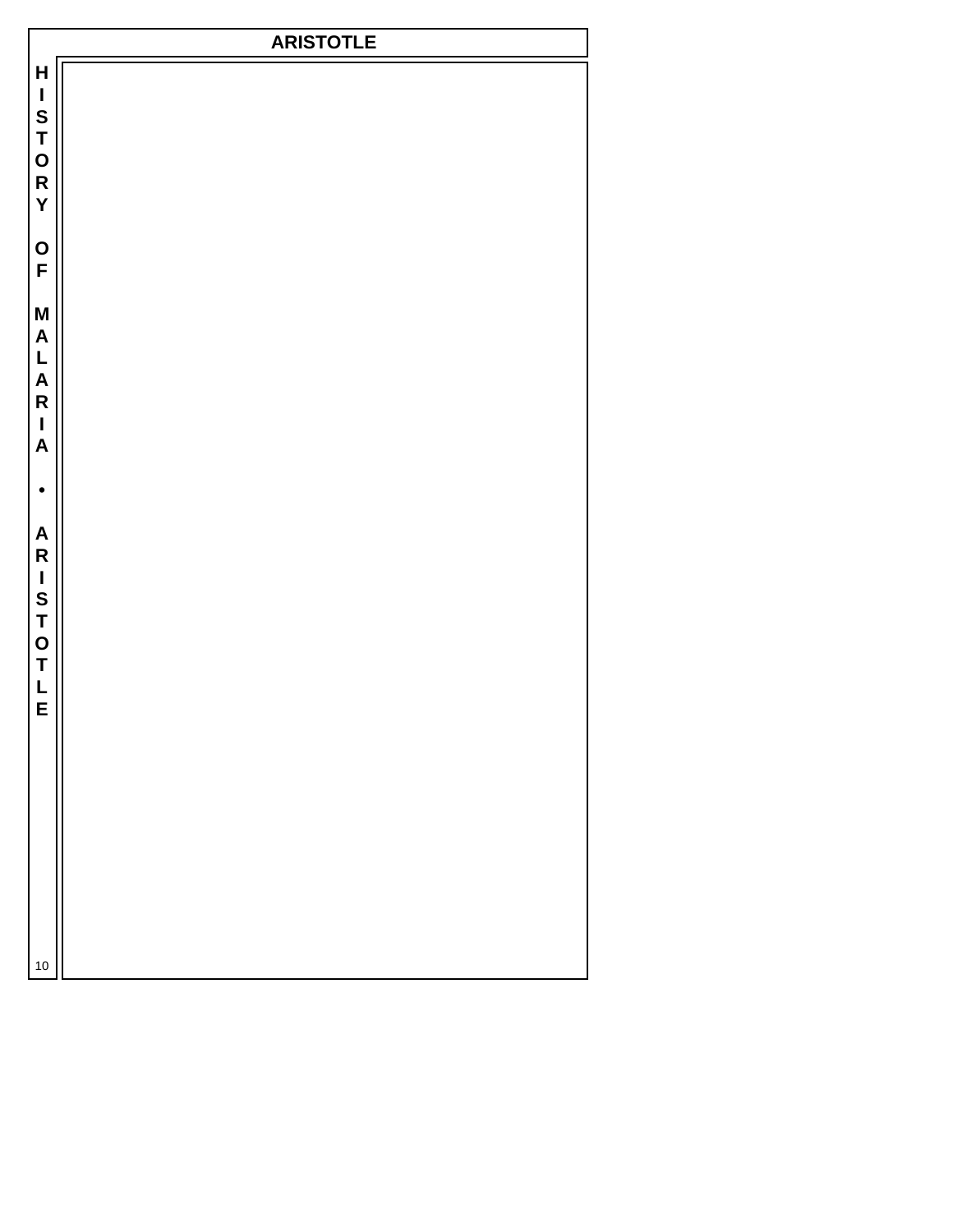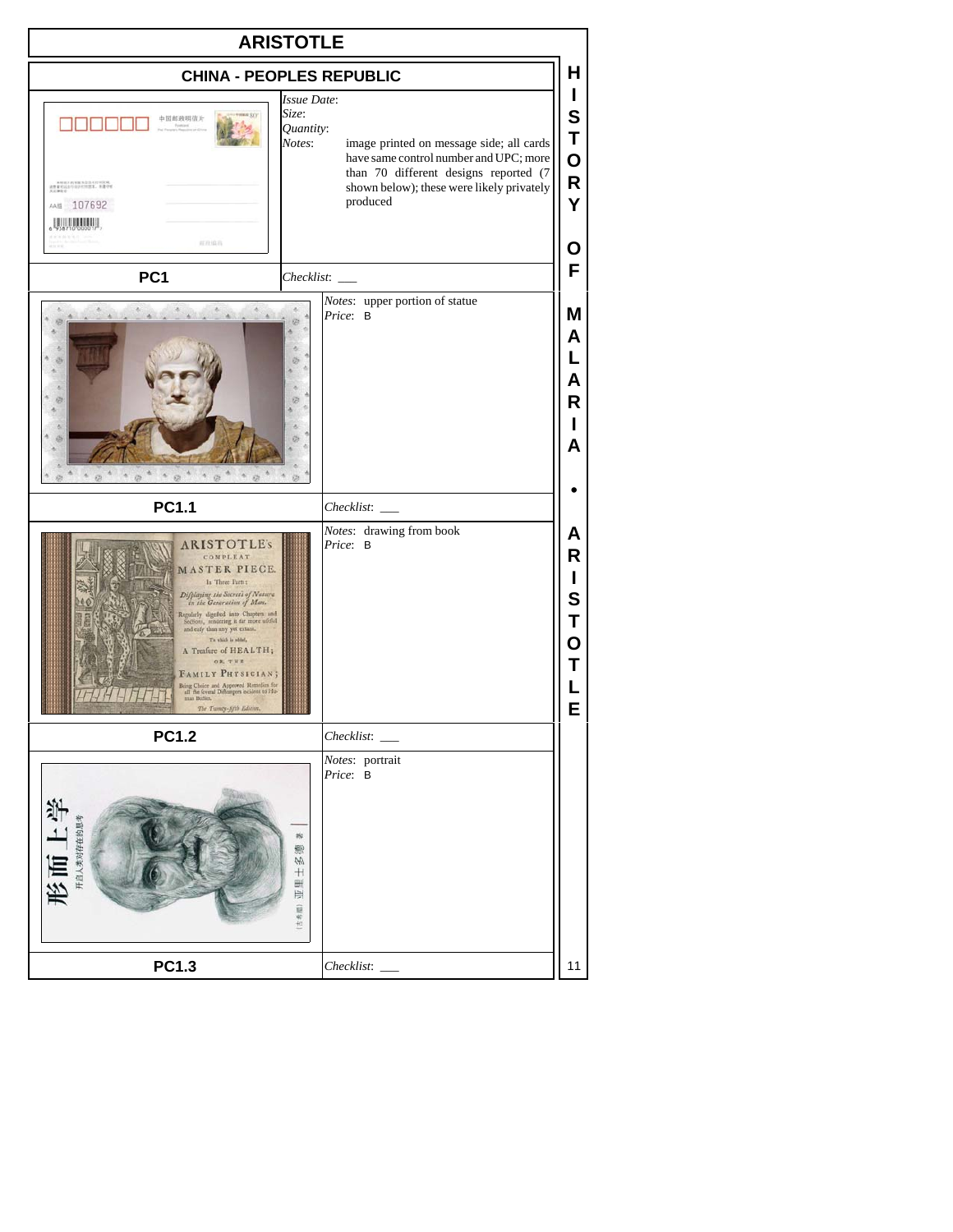|                                                                                                                                                                                          | <b>ARISTOTLE</b>                                     |                                         |  |  |
|------------------------------------------------------------------------------------------------------------------------------------------------------------------------------------------|------------------------------------------------------|-----------------------------------------|--|--|
| H<br>$\mathbf{I}$<br>S<br>T<br>O<br>R<br>Y<br>$\mathbf O$                                                                                                                                |                                                      | Notes: painting<br>Price: B             |  |  |
| $\mathsf F$                                                                                                                                                                              | <b>PC1.4</b>                                         |                                         |  |  |
| M<br>$\pmb{\mathsf{A}}$<br>$\mathsf{L}% _{0}\left( \mathsf{L}_{0}\right) ^{\ast }=\mathsf{L}_{0}\left( \mathsf{L}_{0}\right) ^{\ast }$<br>$\mathsf{A}$<br>${\sf R}$<br>$\mathbf{I}$<br>A |                                                      | Notes: detail from painting<br>Price: B |  |  |
|                                                                                                                                                                                          | <b>PC1.5</b>                                         |                                         |  |  |
| $\pmb{\mathsf{A}}$<br>${\sf R}$<br>I<br>S<br>T<br>O<br>T<br>$\mathsf{L}$<br>E                                                                                                            | "We become just<br>by doing just acts."<br>Aristotle | Notes: with quotation<br>Price: B       |  |  |
|                                                                                                                                                                                          | <b>PC1.6</b>                                         |                                         |  |  |
|                                                                                                                                                                                          | 電阻电池高等型の銀代型各均高山な                                     | Notes: closeup<br>Price: B              |  |  |
| 12                                                                                                                                                                                       | <b>PC1.7</b>                                         |                                         |  |  |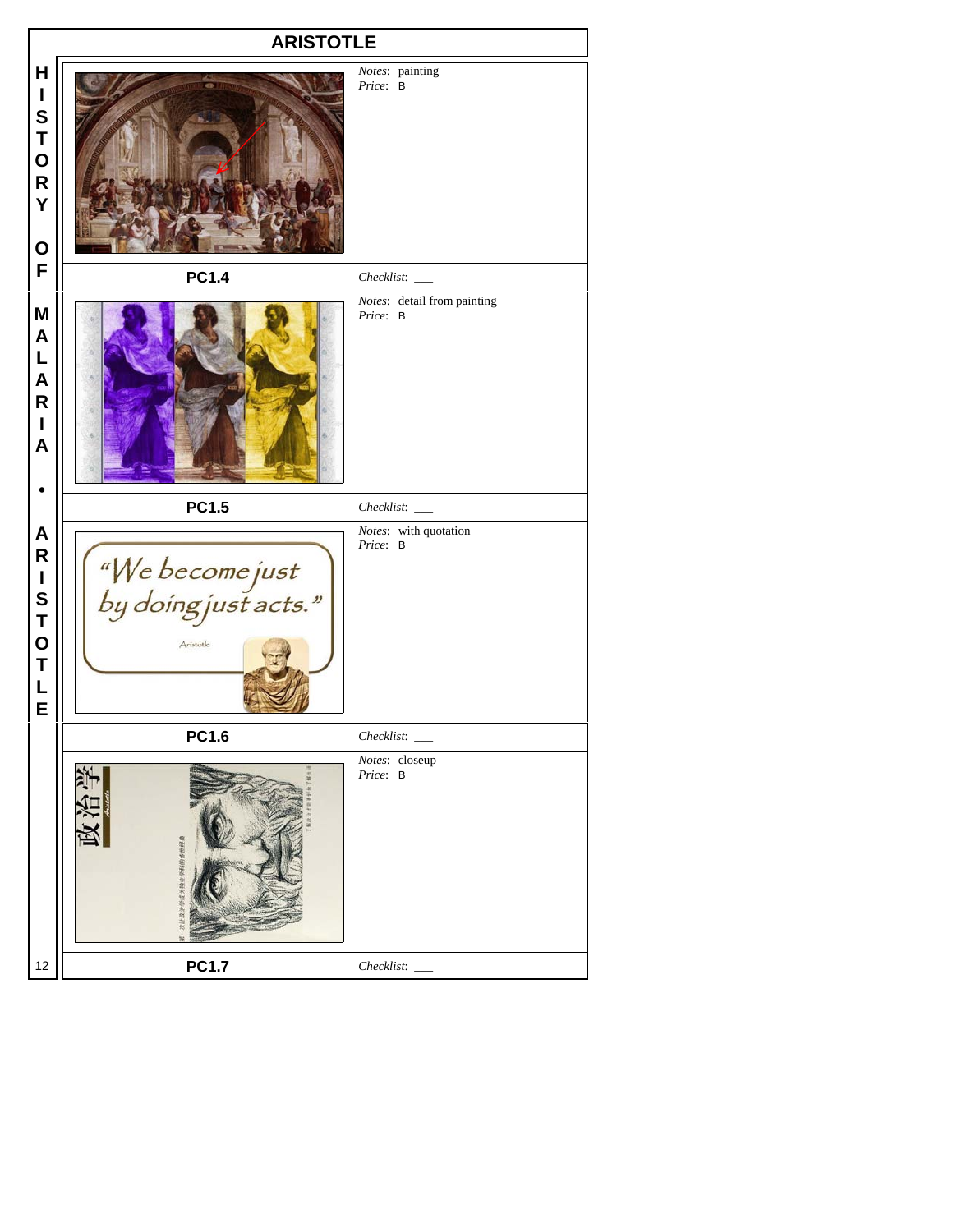| <b>ARISTOTLE</b>                                |                                                                                                                                                                                                                       |                                      |
|-------------------------------------------------|-----------------------------------------------------------------------------------------------------------------------------------------------------------------------------------------------------------------------|--------------------------------------|
|                                                 | <b>CYPRUS</b>                                                                                                                                                                                                         | Н                                    |
| <b>STOT</b><br>EA<br>HZ<br><b>KYTTPOZEMME35</b> | October 23, 1978<br>Issue Date:<br>Designer:<br>Producer:<br>lithography<br>Process:<br>Quantity:<br>Perforations: 13 x 14<br>mark Aristotle's 2300 <sup>th</sup> birth anniversary<br>Purpose:<br>Notes:<br>Price: A | L<br>S<br>T<br>O<br>R<br>Y           |
| $\emph{bust of Aristotle}$                      |                                                                                                                                                                                                                       | O<br>F                               |
| 505                                             | Checklist: unused _ used _ fdc _ other __                                                                                                                                                                             | Μ<br>A                               |
|                                                 |                                                                                                                                                                                                                       | A<br>R<br>L<br>A                     |
|                                                 |                                                                                                                                                                                                                       |                                      |
|                                                 |                                                                                                                                                                                                                       | Α<br>R<br>L<br>S<br>Τ<br>O<br>Т<br>E |
|                                                 |                                                                                                                                                                                                                       | 13                                   |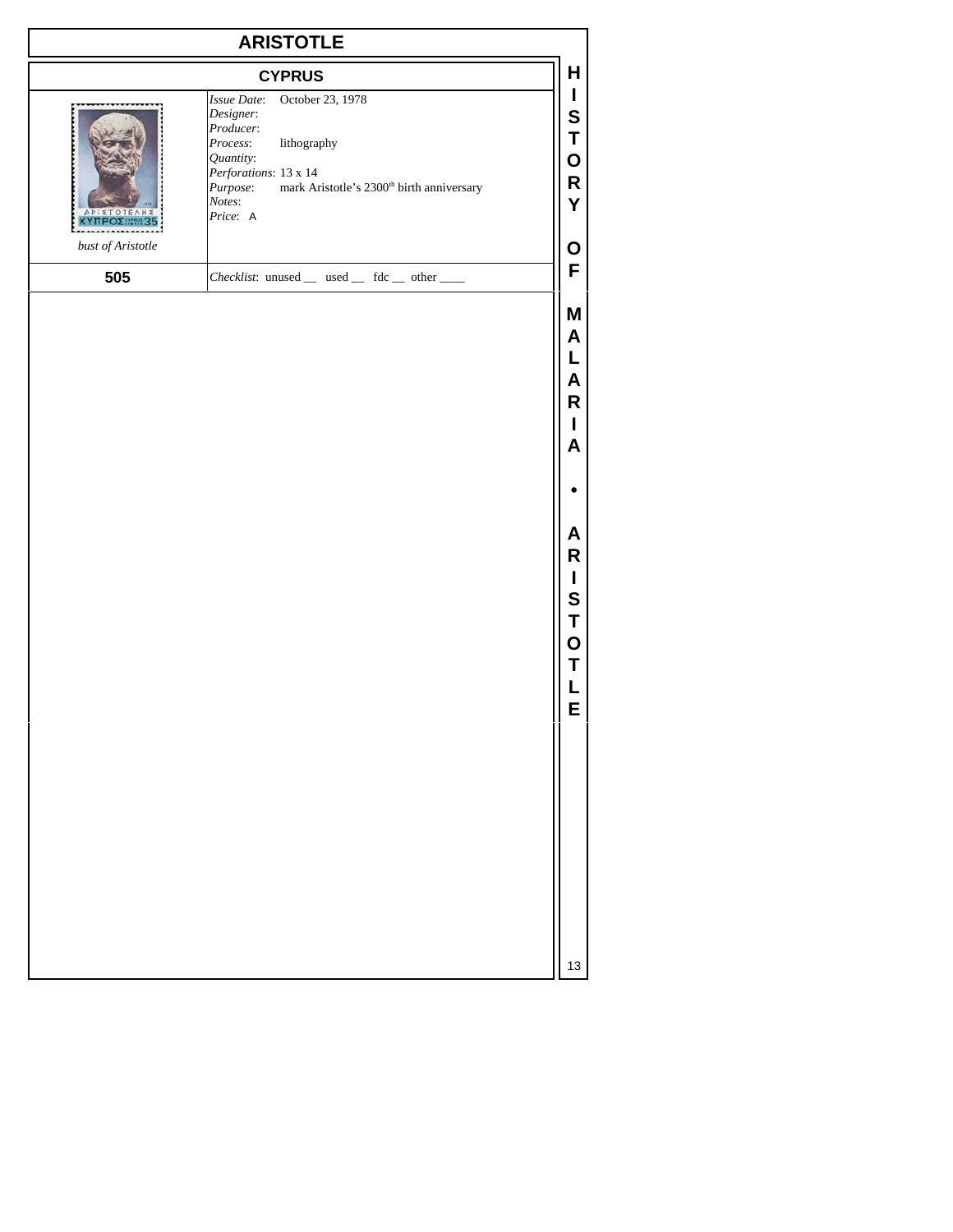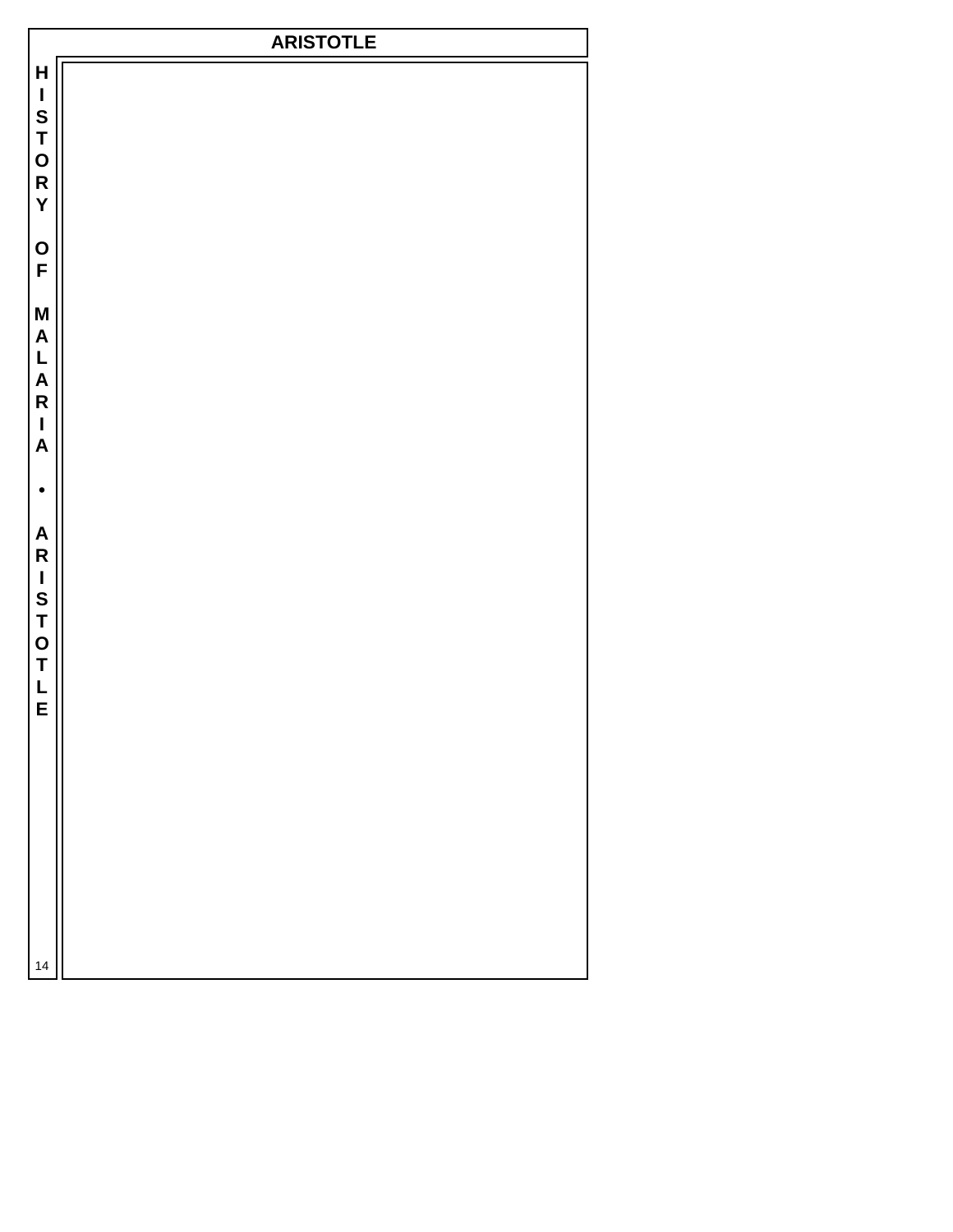| <b>ARISTOTLE</b>                                            |                                                                                                                                                                                                                                                |                       |
|-------------------------------------------------------------|------------------------------------------------------------------------------------------------------------------------------------------------------------------------------------------------------------------------------------------------|-----------------------|
|                                                             | <b>LIBERIA</b>                                                                                                                                                                                                                                 | Н                     |
| 10 <sub>c</sub><br>Aristotle with Ptolemy<br>and Copernicus | December 14, 1973<br>Issue Date:<br>Designer:<br>Producer:<br>Process:<br>lithography<br>Quantity:<br>Perforations: 131/2<br>mark Copernicus' 500 <sup>th</sup> birth anniversary<br>Purpose:<br>Notes:<br>from a 6-stamp issue<br>Price:<br>A | S<br>O<br>R<br>Y      |
| 655                                                         | Checklist: unused _ used _ fdc _ other ___                                                                                                                                                                                                     | O<br>F                |
|                                                             |                                                                                                                                                                                                                                                | Μ<br>Α<br>Α<br>R<br>А |
|                                                             |                                                                                                                                                                                                                                                |                       |
|                                                             |                                                                                                                                                                                                                                                |                       |

**I S T O T L E**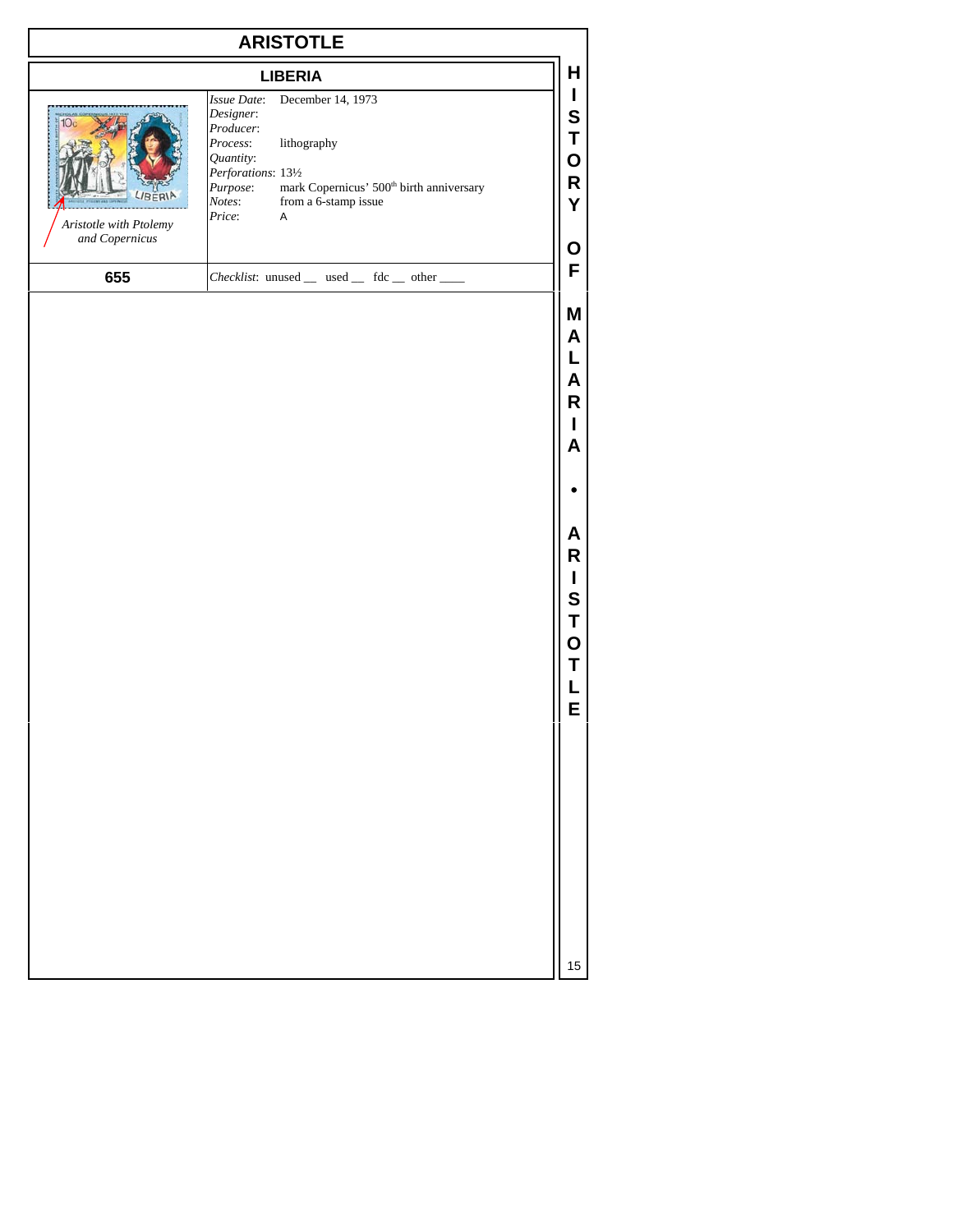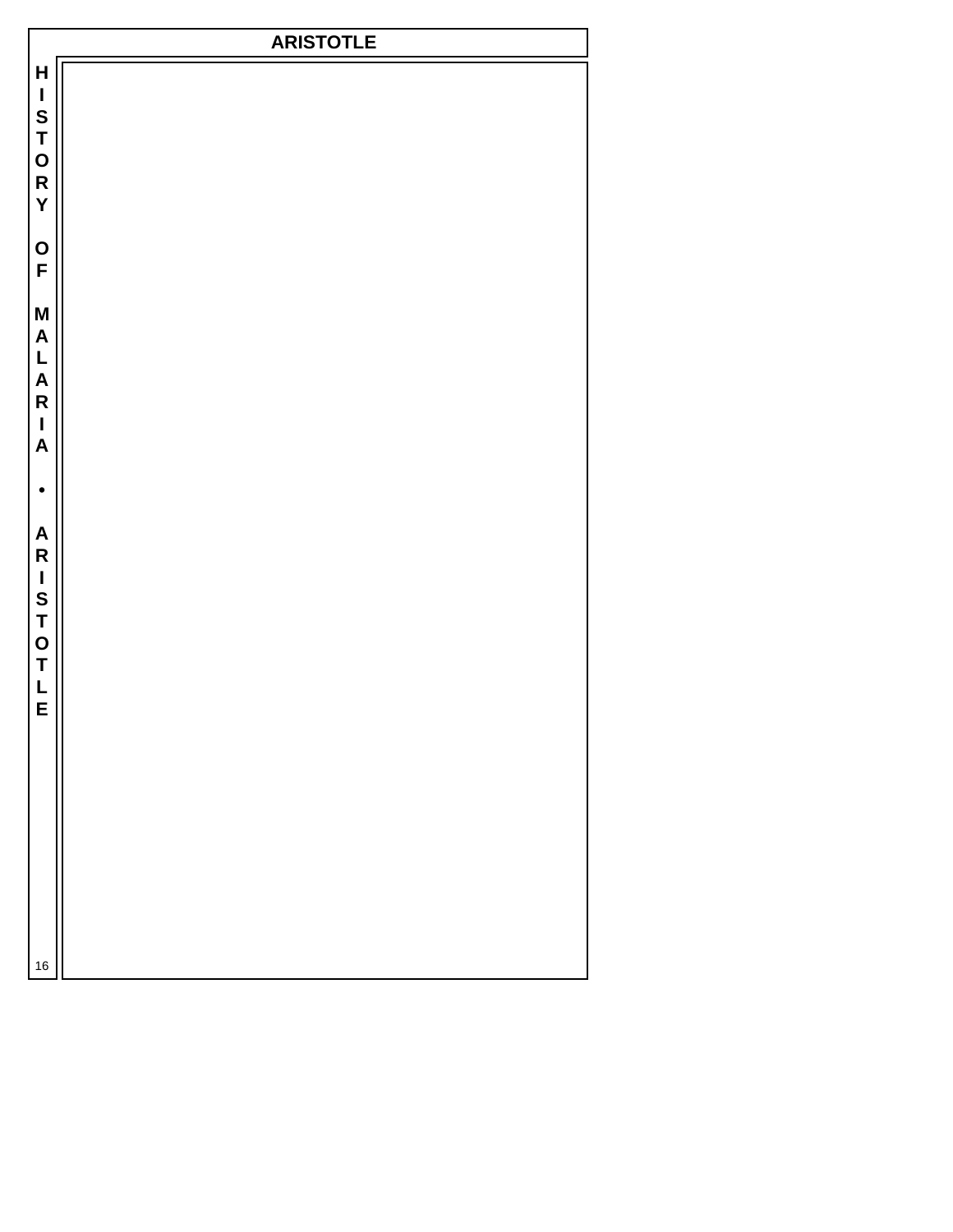| <b>ARISTOTLE</b>                                       |                                                                                                                                                                                          |                                                           |
|--------------------------------------------------------|------------------------------------------------------------------------------------------------------------------------------------------------------------------------------------------|-----------------------------------------------------------|
| <b>MALAWI</b>                                          |                                                                                                                                                                                          | Н                                                         |
| BENT SCIENTISTS<br>M.I.AWI<br>Aristotle and Archimedes | 2008<br><i>Issue Date:</i><br>Designer:<br>Producer:<br>Process:<br>Quantity:<br>Perforations:<br>to honor great scientists<br>Purpose:<br>example shown is cto<br>Notes:<br>Price:<br>B | $\mathbf{I}$<br>S<br>Τ<br>O<br>R<br>Y<br>О<br>F<br>Μ<br>A |
| (2008)                                                 | Checklist: unused __ used __ fdc __                                                                                                                                                      | L                                                         |
| GREAT SCIENTISTS                                       | Description: as a bove: imperforate<br>Notes:<br>Price:<br>$\sf B$                                                                                                                       | A<br>R<br>L<br>A<br>A<br>R<br>L<br>S                      |
| $(2008)$ i                                             | Checklist: unused _ used _ fdc _                                                                                                                                                         | T                                                         |
|                                                        |                                                                                                                                                                                          | O<br>T<br>L<br>E<br>17                                    |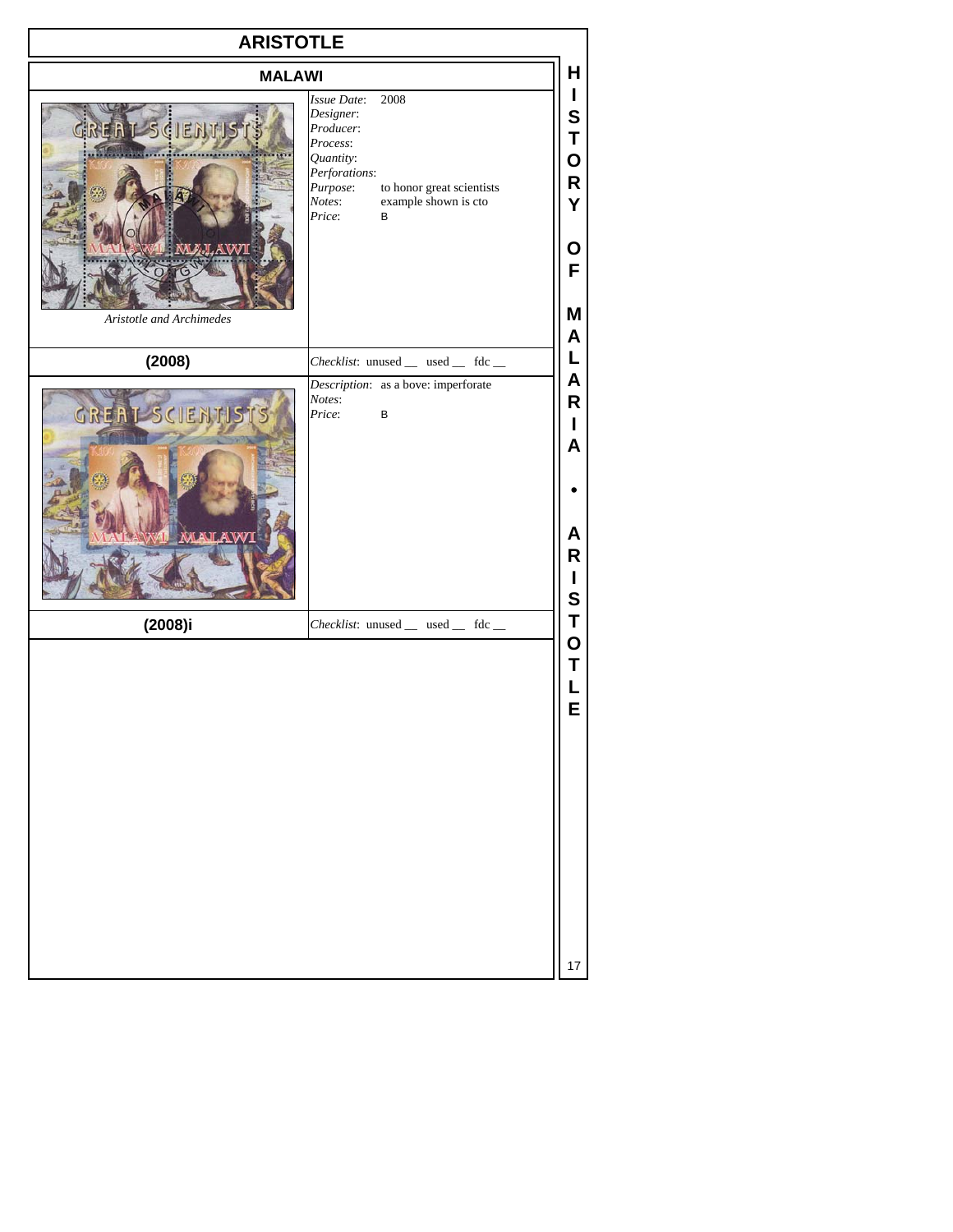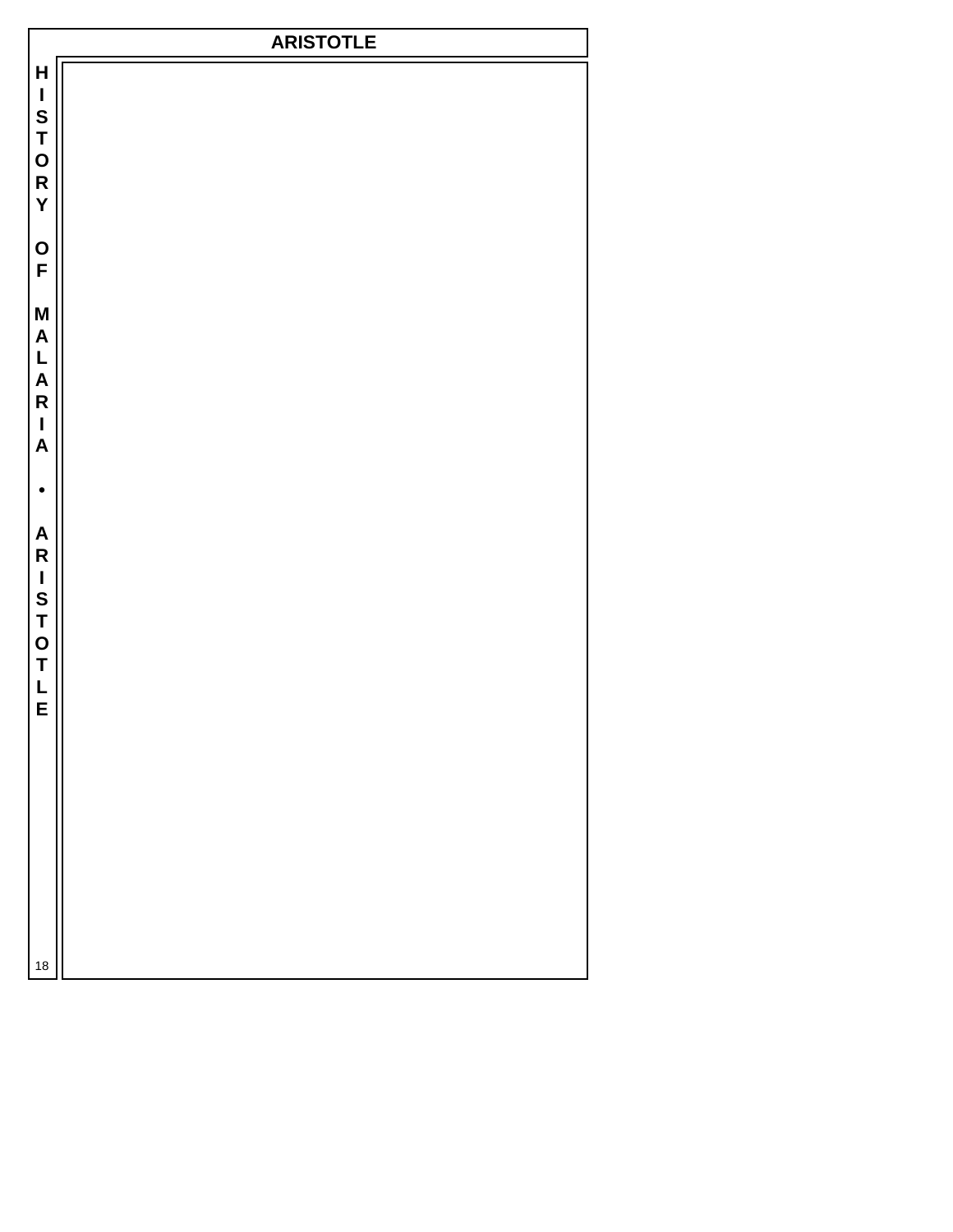| <b>ARISTOTLE</b>  |                                                                                                                                                                                               |                                      |
|-------------------|-----------------------------------------------------------------------------------------------------------------------------------------------------------------------------------------------|--------------------------------------|
|                   | <b>MALI</b>                                                                                                                                                                                   | Н                                    |
| Aristotle         | October 16, 1978<br>Issue Date:<br>Designer:<br>Producer:<br>Process:<br>engraved<br>Quantity:<br>Perforations: 13<br>mark the achievements of Aristotle<br>Purpose:<br>Notes:<br>Price:<br>A | L<br>S<br>Т<br>O<br>R<br>Y<br>O<br>F |
| 505               | Checklist: unused _ used _ fdc _ other ___                                                                                                                                                    | M                                    |
|                   | as above: imperforate<br>Notes:<br>Price:<br>D                                                                                                                                                | A<br>L<br>A<br>R<br>L<br>A<br>A      |
| 505i              |                                                                                                                                                                                               | R                                    |
| <b>DENTRICATE</b> | as above: signed artist's<br>Notes:<br>proof<br>Price:<br>F                                                                                                                                   | L<br>S<br>Τ<br>O<br>Τ<br>E           |
| 505AP             | $Checklist:$ $\_\$                                                                                                                                                                            | 19                                   |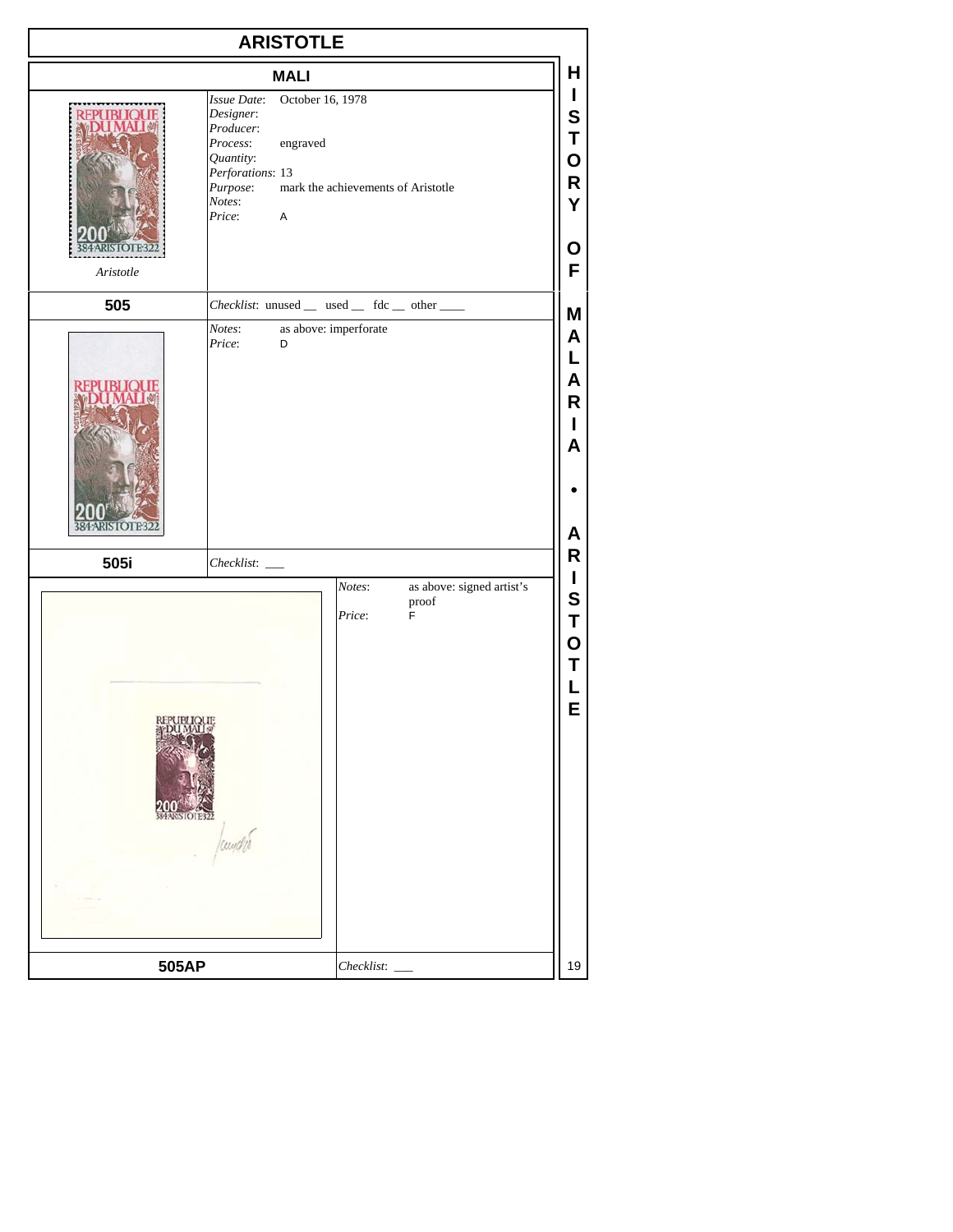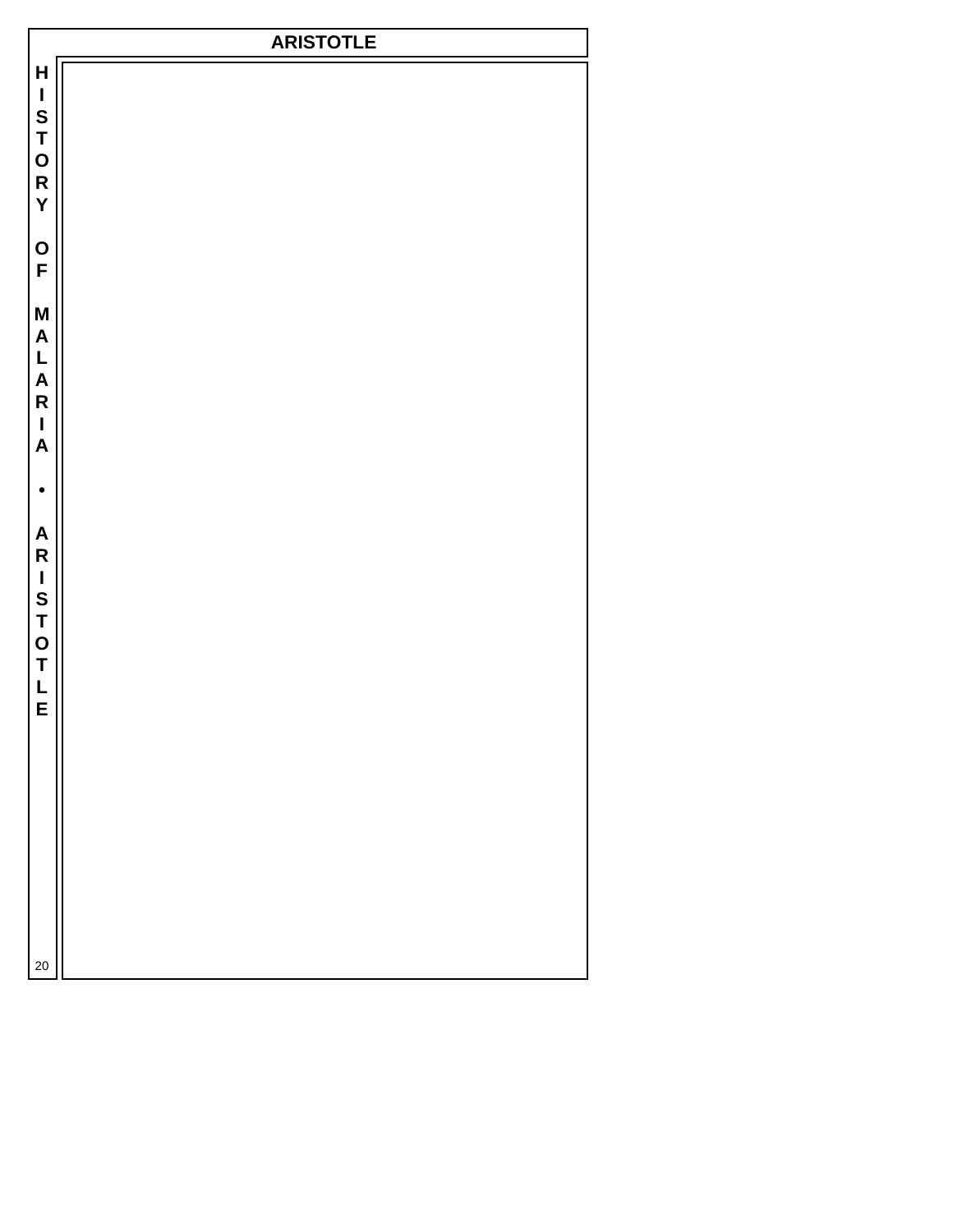| <b>ARISTOTLE</b>                             |                                                                                                                                                                                                                                    |                                                                         |
|----------------------------------------------|------------------------------------------------------------------------------------------------------------------------------------------------------------------------------------------------------------------------------------|-------------------------------------------------------------------------|
|                                              | <b>MEXICO</b>                                                                                                                                                                                                                      | н                                                                       |
|                                              | October 23, 1978<br>Issue Date:<br>Designer:<br>Producer:<br>lithography<br>Process:<br>Quantity:<br>Perforations: 13 x 14<br>Purpose: mark Aristotle's 2300 <sup>th</sup> birth<br>anniversary<br>Notes:<br>Price:<br>$\mathsf A$ | L<br>S<br>Τ<br>O<br>R<br>Y<br>Ο                                         |
| statue of Aristotle<br>portrait of Aristotle |                                                                                                                                                                                                                                    | F                                                                       |
| 505                                          | Checklist: unused _ used _ fdc _ other _                                                                                                                                                                                           | Μ<br>Α<br>L<br>Α<br>R<br>L<br>Α<br>Α<br>R<br>I<br>S<br>Τ<br>O<br>Т<br>E |
|                                              |                                                                                                                                                                                                                                    | 21                                                                      |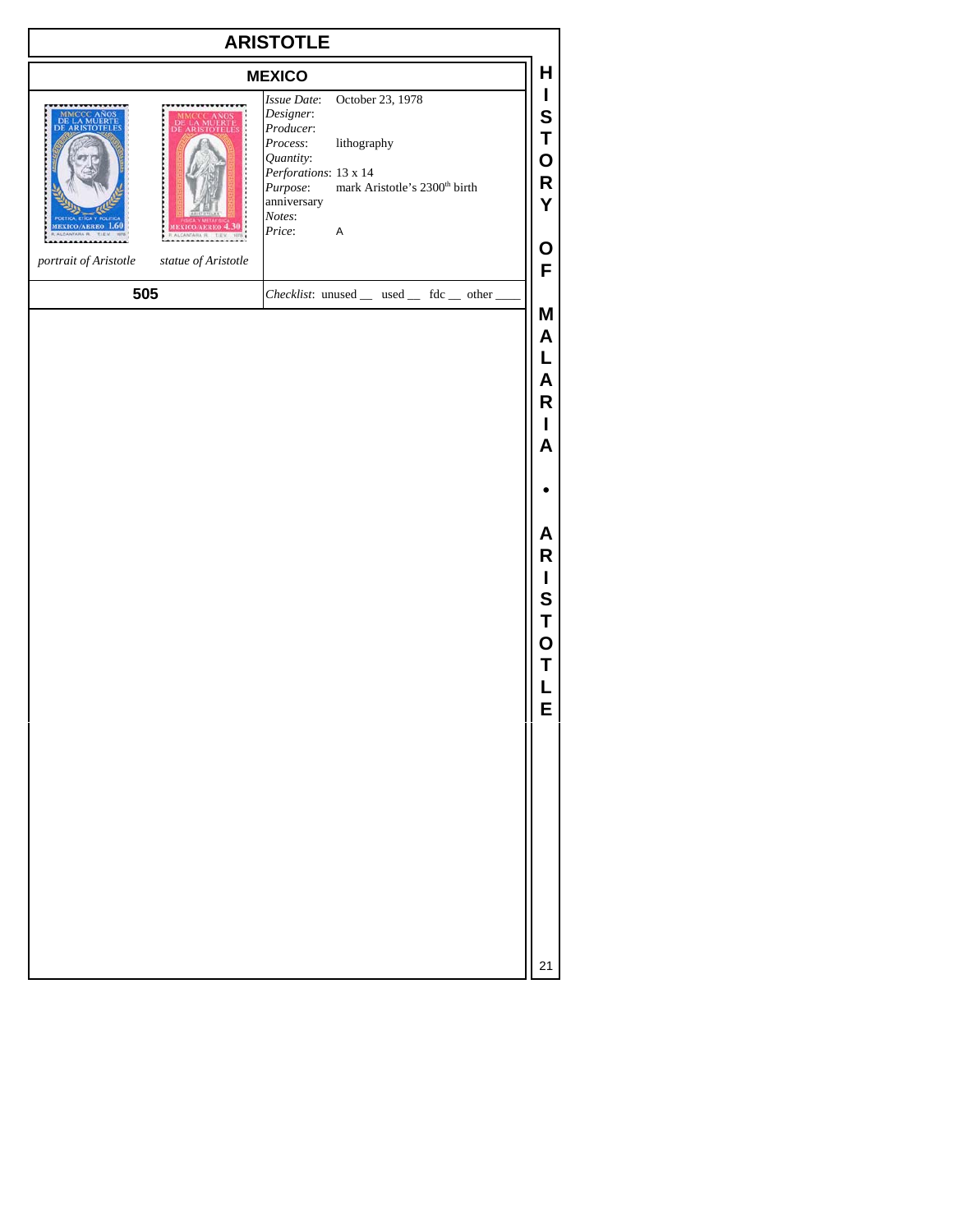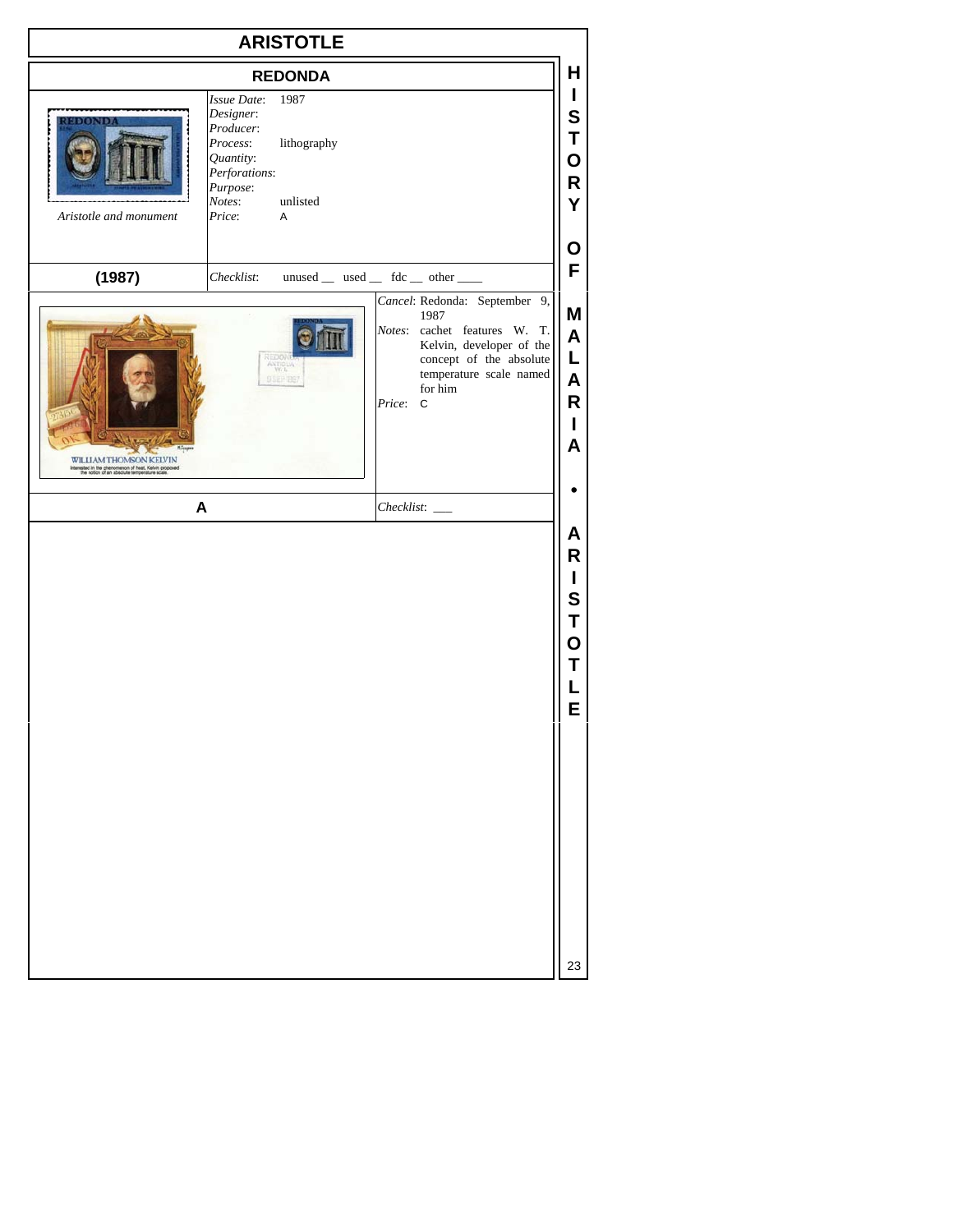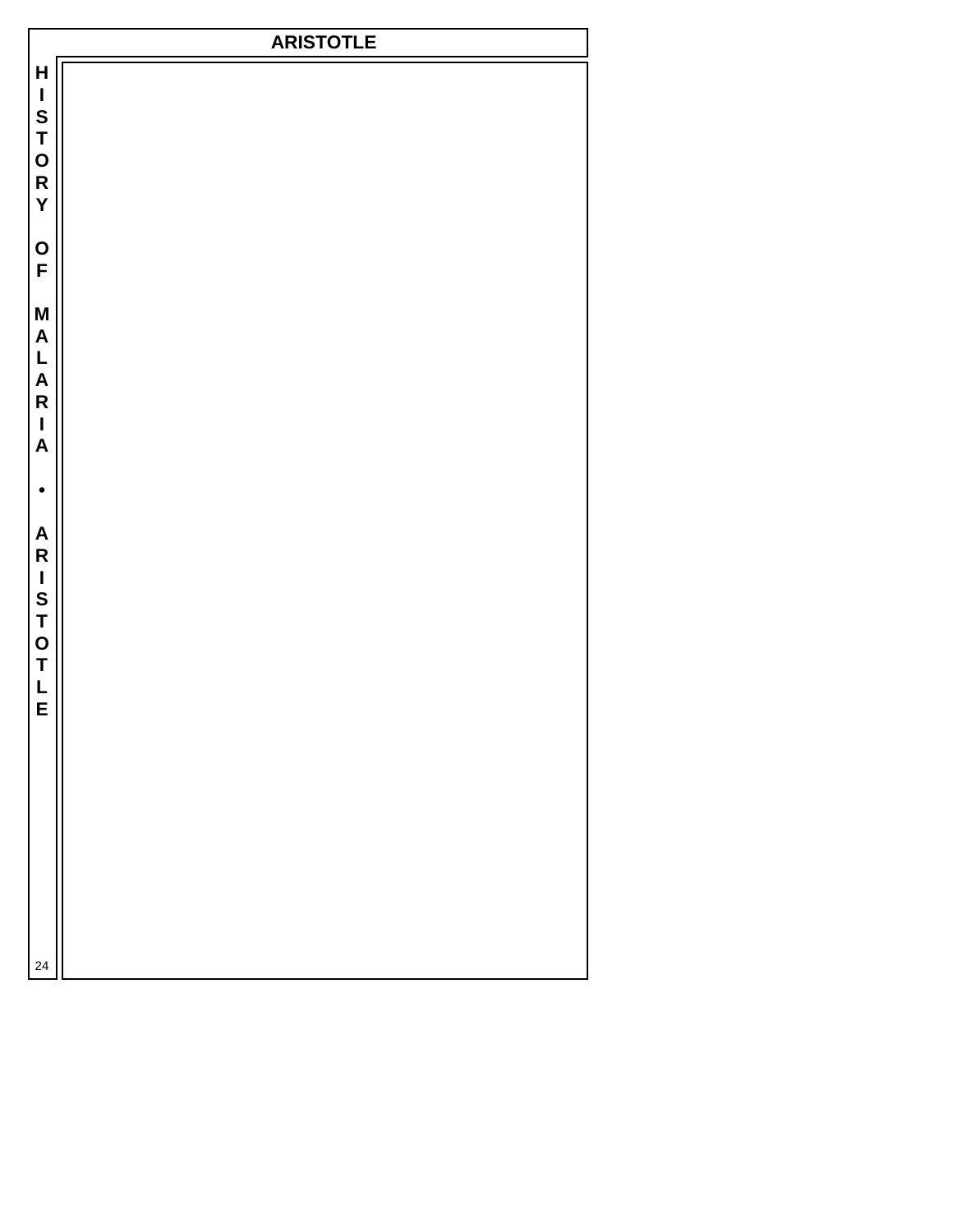| <b>ARISTOTLE</b>                                                                                                         |                                                                                                                   |                                                                                   |
|--------------------------------------------------------------------------------------------------------------------------|-------------------------------------------------------------------------------------------------------------------|-----------------------------------------------------------------------------------|
| <b>RUSSIA</b>                                                                                                            |                                                                                                                   | H                                                                                 |
| 1687                                                                                                                     | Cancel: October 3, 1987<br><i>Notes</i> : first day cover for Sir<br>Isaac Newton issue<br>Price:<br>$\, {\bf B}$ | $\mathbf{I}$<br>${\mathbf S}$<br>T<br>O<br>R<br>Y                                 |
| ARISTOTLE<br>The Helime work of this great Greek prilos:<br>represents the knowledge of his time.<br>Aristotle in cachet |                                                                                                                   | O<br>F                                                                            |
| $CA-1$                                                                                                                   | $Checklist:$ $\_\_$                                                                                               | M                                                                                 |
|                                                                                                                          |                                                                                                                   | A<br>L<br>A<br>R<br>I<br>A<br>A<br>R<br>I<br>$\mathbf S$<br>T<br>O<br>Τ<br>L<br>Е |
|                                                                                                                          |                                                                                                                   | 25                                                                                |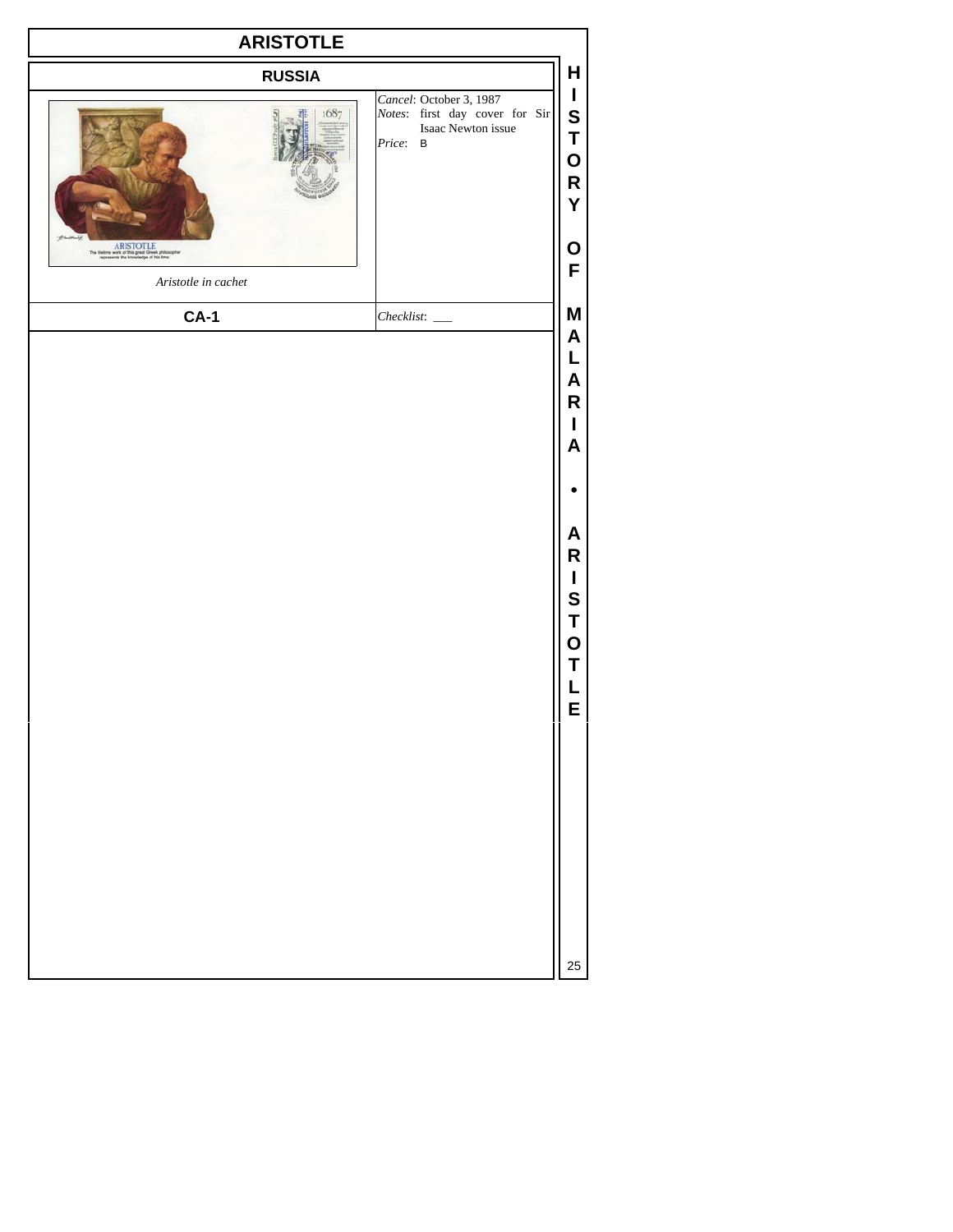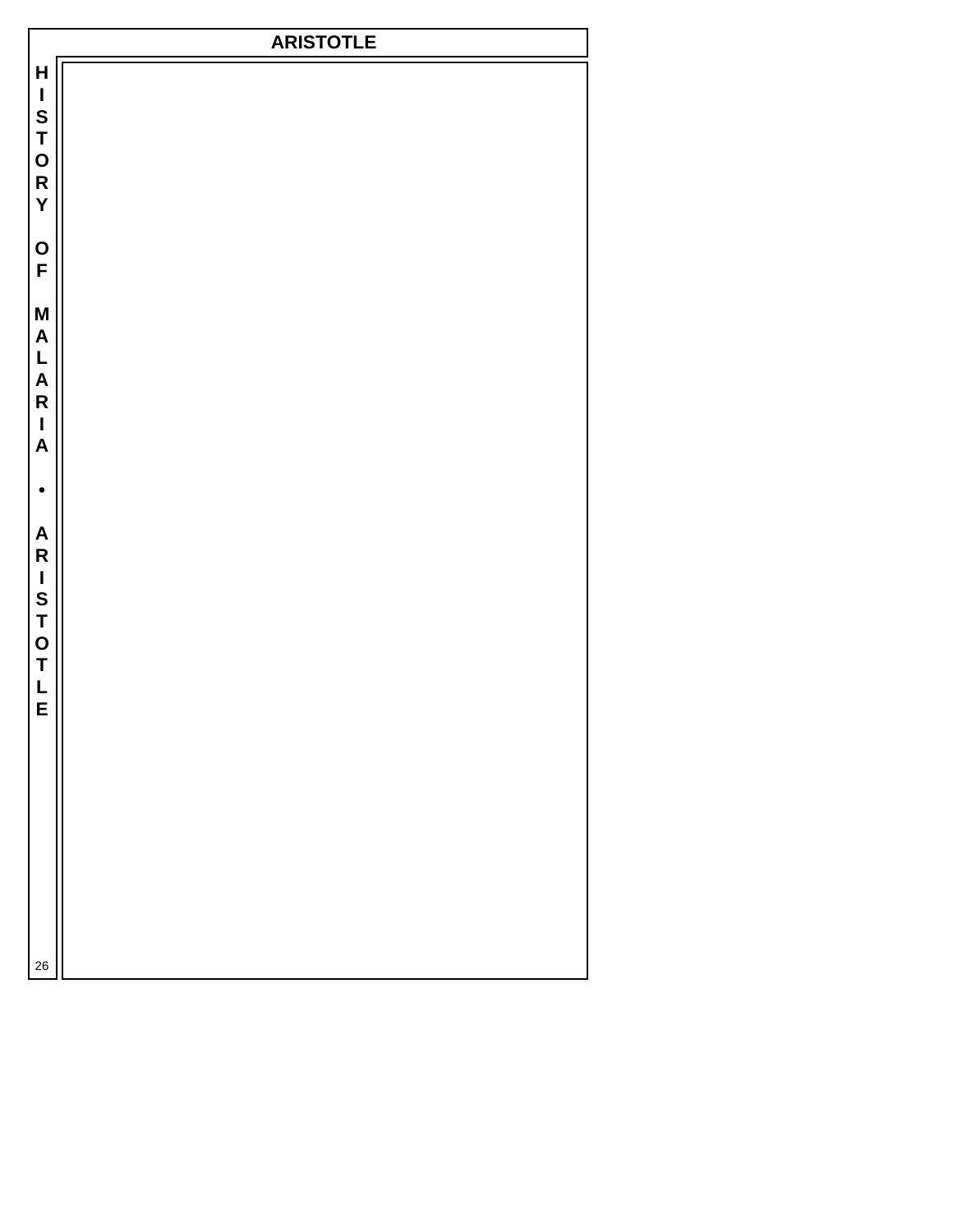| <b>ARISTOTLE</b>      |                                                                                                                                                                        |                                                                                                  |
|-----------------------|------------------------------------------------------------------------------------------------------------------------------------------------------------------------|--------------------------------------------------------------------------------------------------|
|                       | <b>URUGUAY</b>                                                                                                                                                         | H                                                                                                |
| $A \emph{risto} t le$ | Issue Date:<br>Designer:<br>Producer:<br>Process:<br>Quantity:<br>Perforations:<br>Purpose:<br>from 3-stamp set honoring scientists<br>Notes:<br>Price:<br>$\mathsf A$ | L<br>S<br>Τ<br>O<br>R<br>Y<br>O                                                                  |
| 2617                  | Checklist: unused _ used _ fdc _ other __                                                                                                                              | F                                                                                                |
|                       |                                                                                                                                                                        | M<br>A<br>L<br>A<br>R<br>L<br>A<br>A<br>R<br>$\mathbf I$<br>S<br>Τ<br>$\mathbf O$<br>Τ<br>L<br>E |
|                       |                                                                                                                                                                        |                                                                                                  |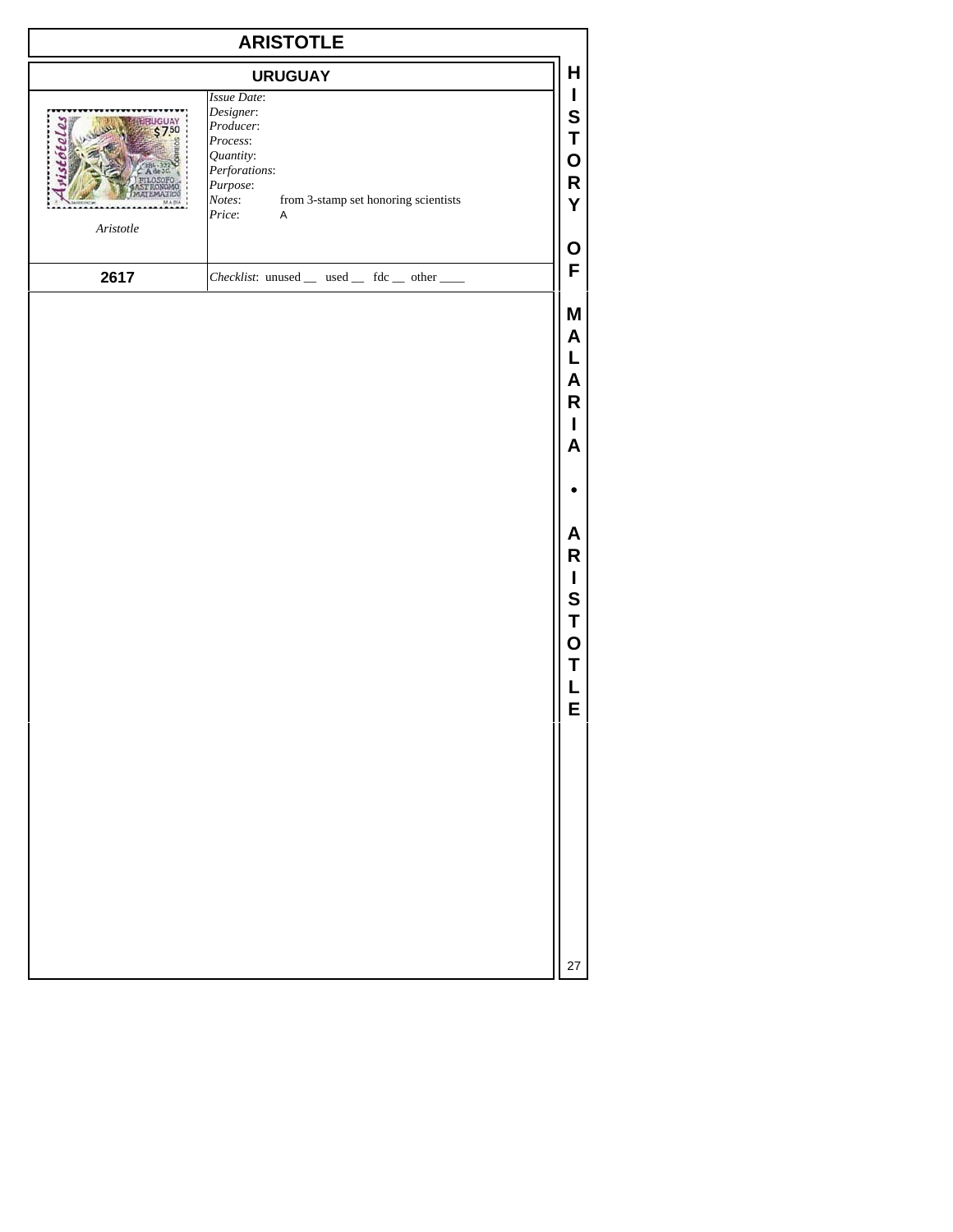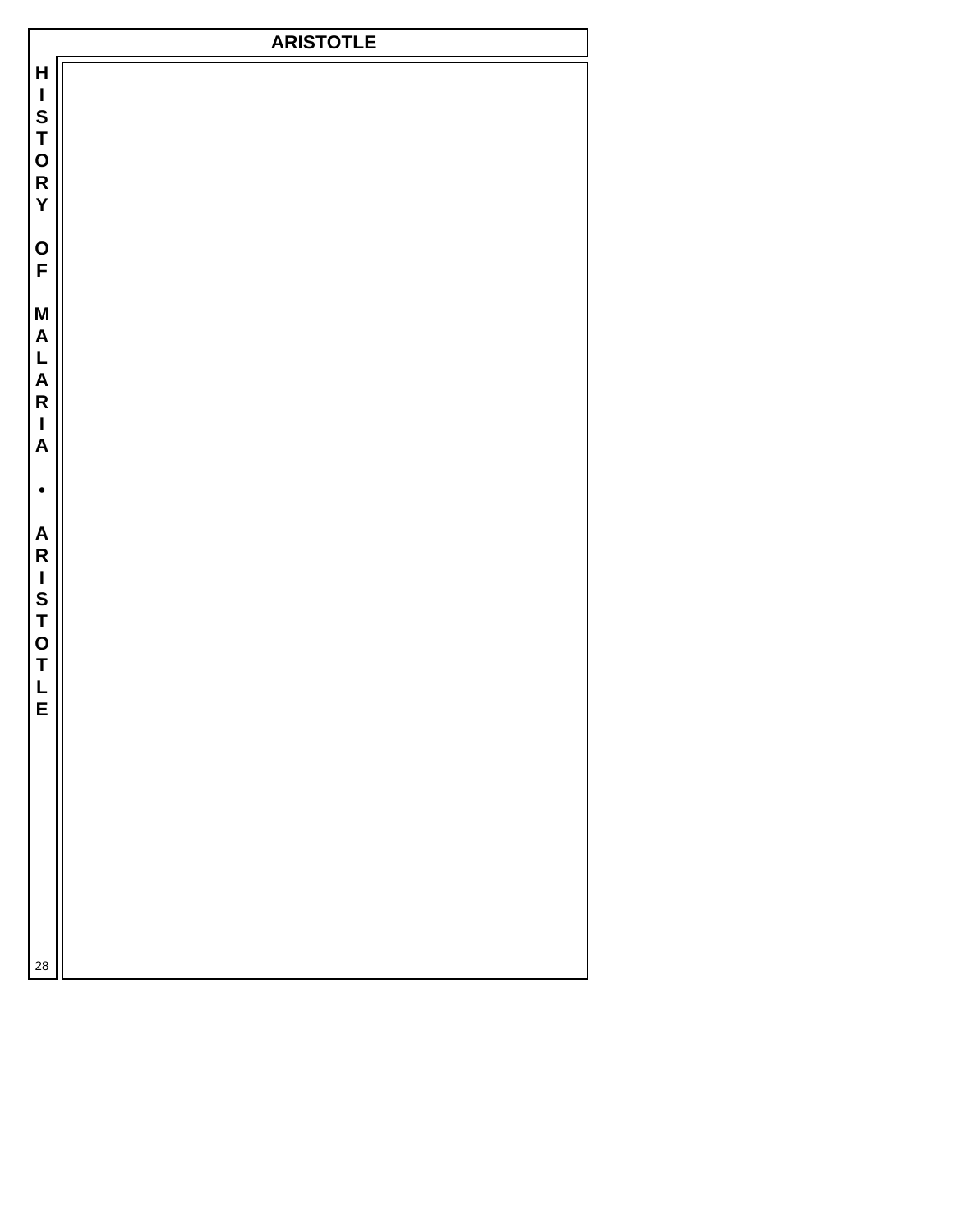| <b>VATICAN CITY</b>                                                                   |                                                                                                                    |                                                                                                                                  |
|---------------------------------------------------------------------------------------|--------------------------------------------------------------------------------------------------------------------|----------------------------------------------------------------------------------------------------------------------------------|
| <b>CITTA DEL VATICANO</b><br>Unlere<br>$\alpha$<br>500<br>Aristotle observing animals | Issue Date:<br>Designer:<br>Producer:<br>Process:<br>Quantity:<br>Perforations: 14<br>Purpose:<br>Notes:<br>Price: | April 23, 1997<br>photogravure<br>publicize classic Latin and Greek texts<br>from 4-stamp set featuring classics<br>$\mathsf{A}$ |
| 1041                                                                                  | Checklist:                                                                                                         | $unused$ used fdc  then                                                                                                          |

**M A L A R I A • A R I S T O T L E**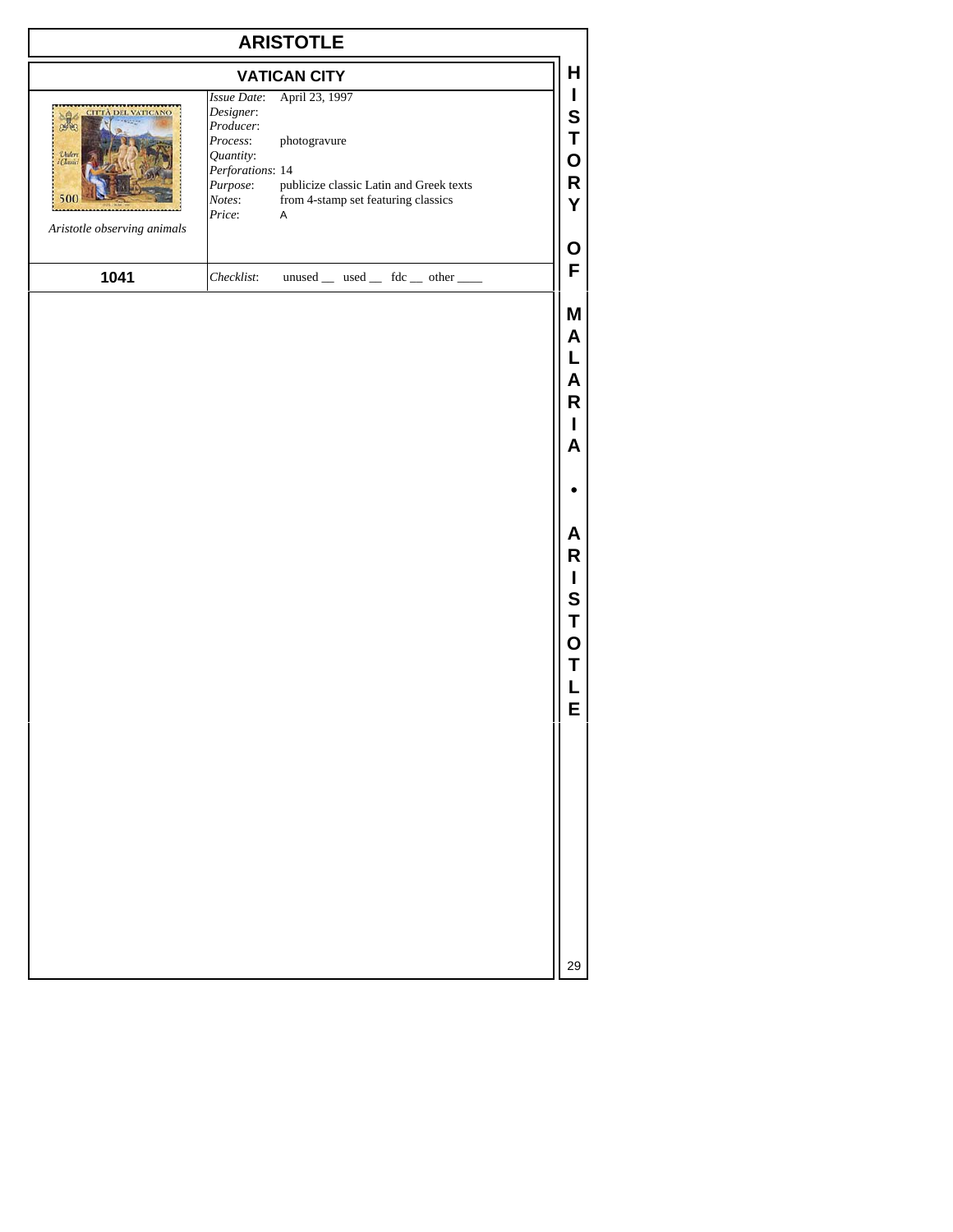